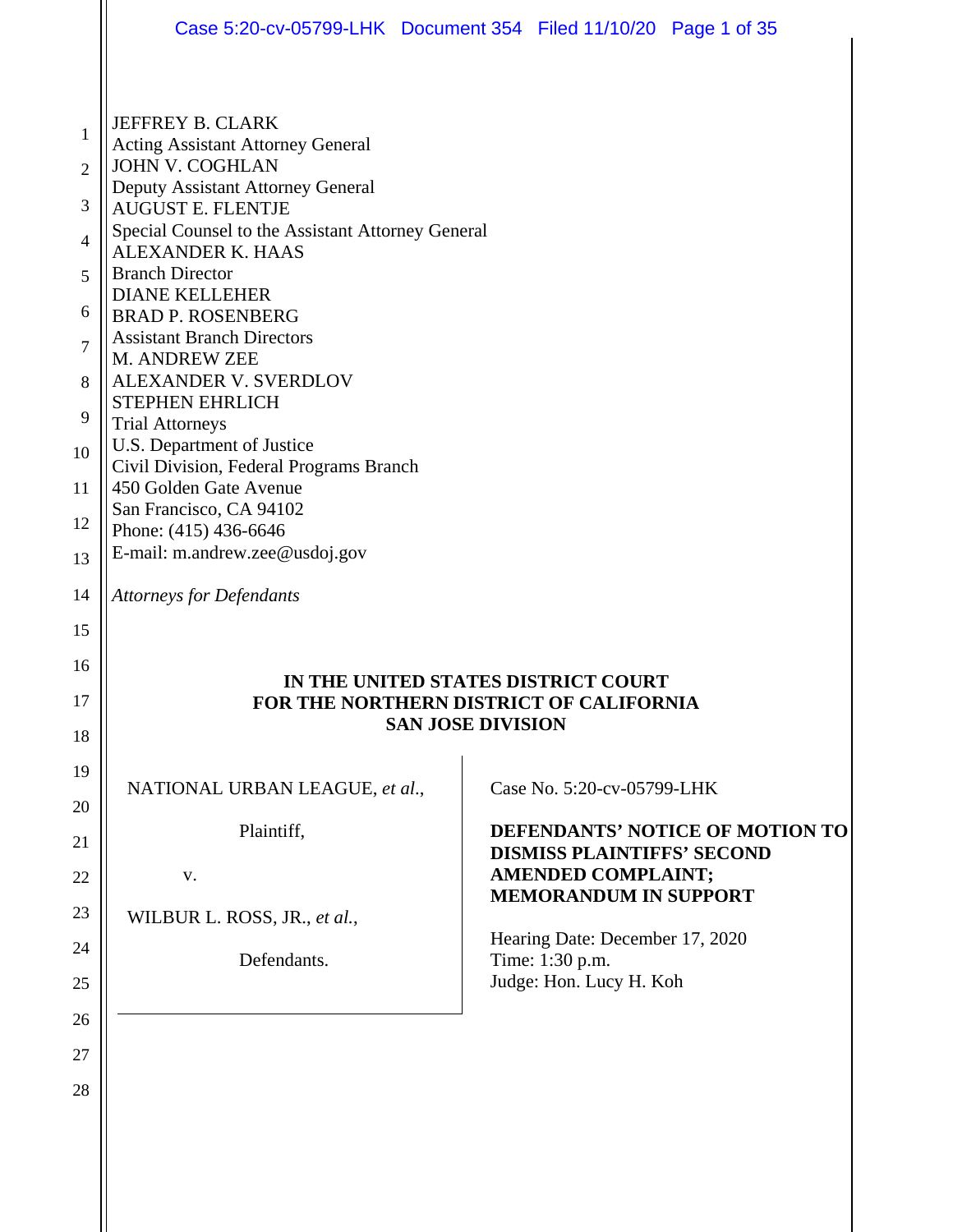# **TABLE OF CONTENTS**

| $\overline{2}$ |      |           |                                                                                                  |    |
|----------------|------|-----------|--------------------------------------------------------------------------------------------------|----|
| 3              |      |           |                                                                                                  |    |
| 4              |      |           |                                                                                                  |    |
| 5              | I.   |           |                                                                                                  |    |
| 6              | II.  |           |                                                                                                  |    |
| 7              | III. |           |                                                                                                  |    |
| 8              |      |           |                                                                                                  |    |
| 9<br>10        |      |           |                                                                                                  |    |
| 11             | I.   |           | THE POLITICAL QUESTION DOCTRINE BARS PLAINTIFFS' CLAIMS 5                                        |    |
| 12             | Π.   |           |                                                                                                  |    |
| 13             |      | A.        |                                                                                                  |    |
| 14             |      | <b>B.</b> | Plaintiffs' Alleged Injuries are Not Traceable to Defendants' Actions 13                         |    |
| 15             |      | C.        |                                                                                                  |    |
| 16             | III. |           | PLAINTIFFS' CLAIMS, EVEN IF JUSTICIABLE, ARE NOT RIPE 17                                         |    |
| 17             | IV.  |           | JURISDICTION IS LACKING OVER PLAINTIFFS' APA CLAIMS  19                                          |    |
| 18<br>19       |      | A.        | The Replan is Not Final Agency Action and Therefore Is Not Reviewable.  20                       |    |
| 20             |      |           | 1.                                                                                               |    |
| 21             |      |           | The Replan is not "final agency action" subject to judicial review 22<br>2.                      |    |
| 22             |      | <b>B.</b> | The Bureau's Choices Regarding How to Meet Its Statutory Obligations to                          |    |
| 23             |      |           | Complete the Census are Committed to Agency Discretion, and are                                  | 23 |
| 24             |      |           |                                                                                                  | 25 |
| 25             |      |           |                                                                                                  |    |
| 26             |      |           |                                                                                                  |    |
| 27             |      |           |                                                                                                  |    |
| 28             |      |           |                                                                                                  |    |
|                |      |           | DEFENDANTS' MOTION TO DISMISS PLAINTIFFS' SECOND AMENDED COMPLAINT<br>Case No. 5:20-cv-05799-LHK |    |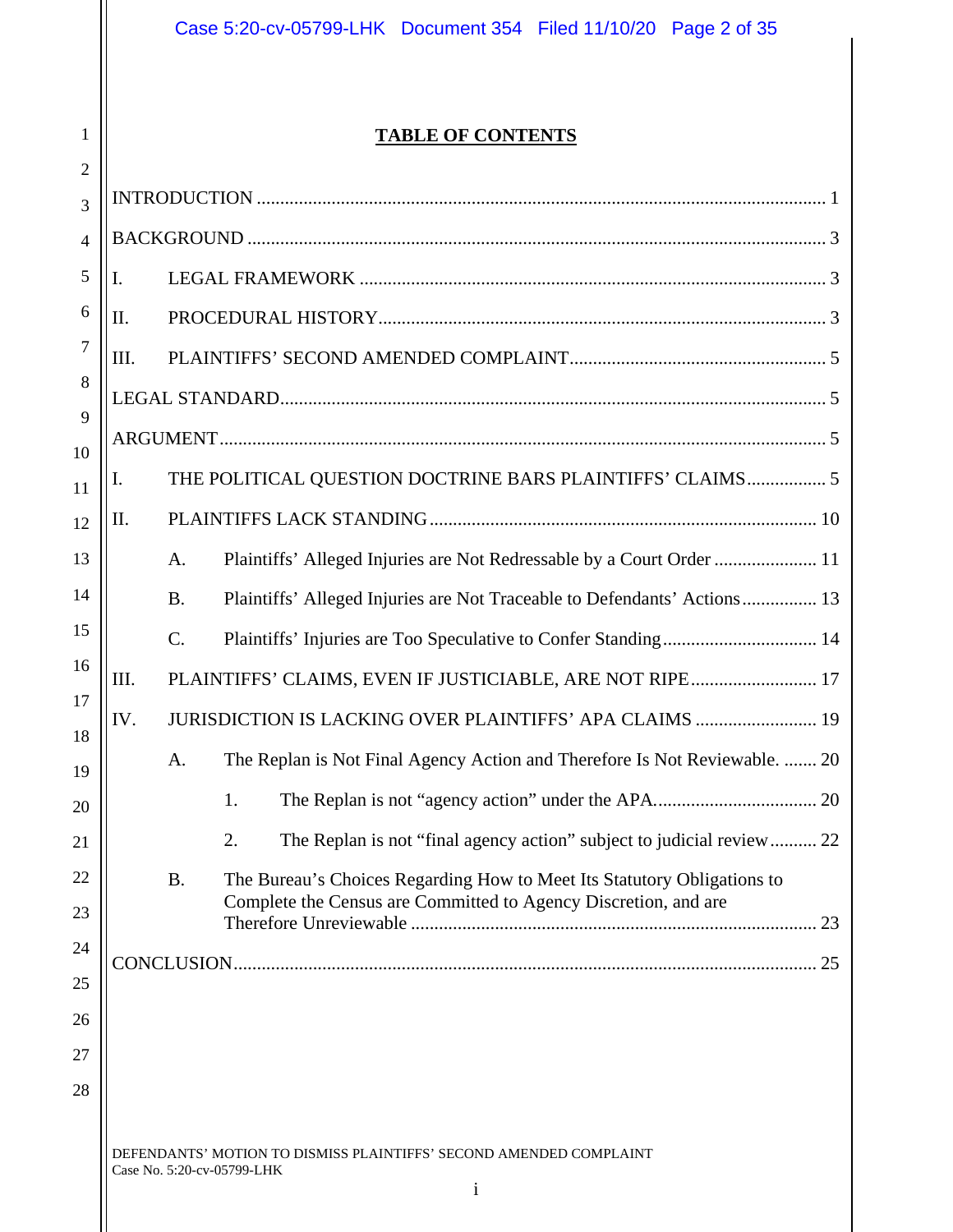### **TABLE OF AUTHORITIES**

1

2

| ∠<br>3         | <b>Cases</b>                                      |
|----------------|---------------------------------------------------|
| $\overline{4}$ | Alperin v. Vatican Bank,                          |
| 5              |                                                   |
| 6              | Baker v. Carr,                                    |
| $\overline{7}$ |                                                   |
| 8              | Bennett v. Spear,                                 |
| 9              |                                                   |
| 10             | Biodiversity Legal Found. v. Badgley,             |
| 11             |                                                   |
| 12             | California v. Ross,                               |
| 13             |                                                   |
| 14             | Carey v. Klutznick,                               |
| 15             |                                                   |
| 16             | Carey v. Klutznick,                               |
| 17             |                                                   |
| 18             | Citizens to Preserve Overton Park, Inc. v. Volpe, |
| 19             |                                                   |
| 20             | Citizens United v. FEC,                           |
| 21             |                                                   |
| 22             | City of Phila. v. Klutznick,                      |
| 23             | 24                                                |
| 24             | City of Willacoochee v. Baldrige,                 |
| 25             | 24                                                |
| 26             | Clapper v. Amnesty Int'l USA,                     |
| 27             |                                                   |
| 28             |                                                   |

DEFENDANTS' MOTION TO DISMISS PLAINTIFFS' SECOND AMENDED COMPLAINT Case No. 5:20-cv-05799-LHK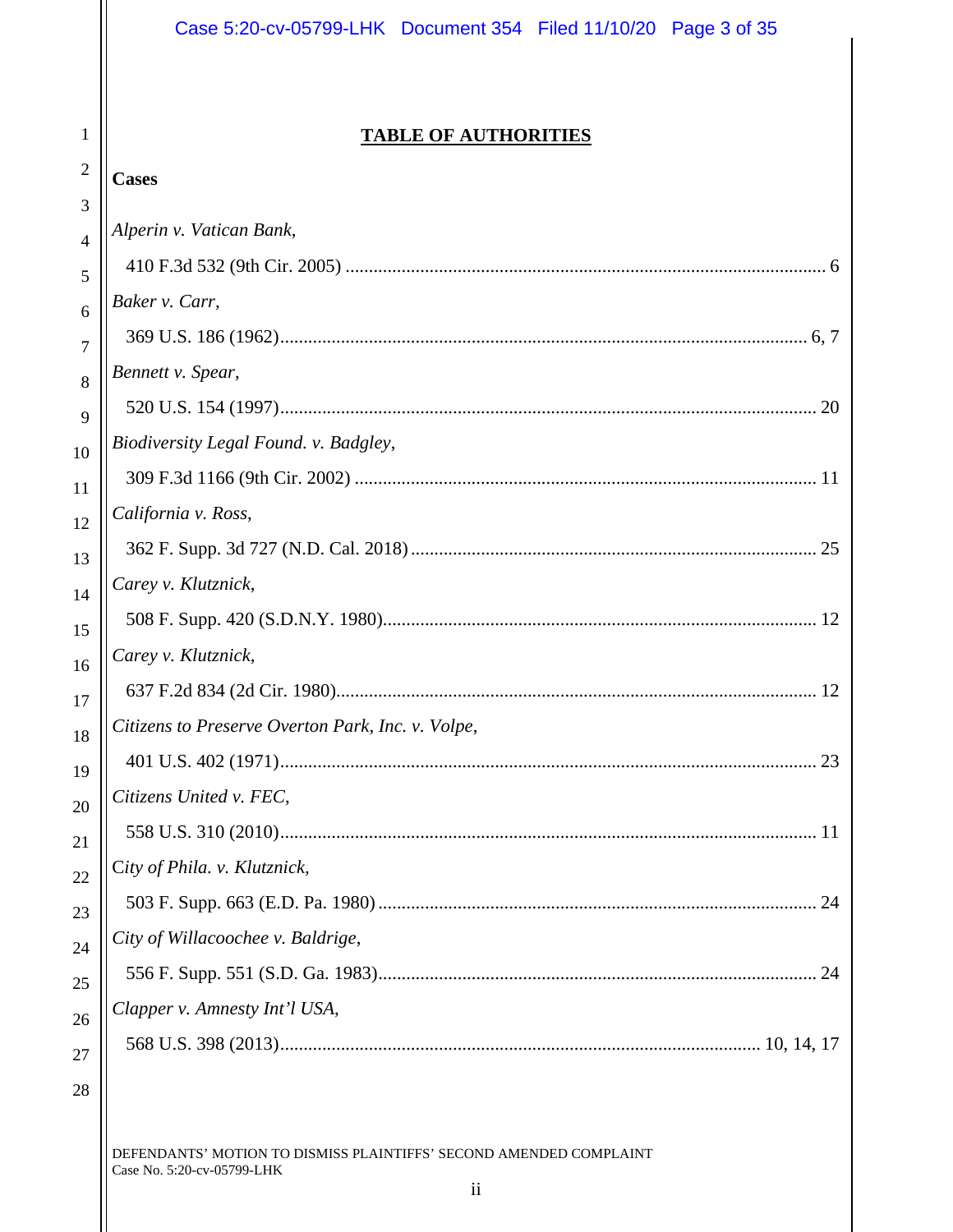# Case 5:20-cv-05799-LHK Document 354 Filed 11/10/20 Page 4 of 35

| $\mathbf{1}$     | Clark v. City of Seattle,                                                                        |
|------------------|--------------------------------------------------------------------------------------------------|
| $\overline{2}$   |                                                                                                  |
| 3                | Confederacion de la Raza Unida v. Brown,                                                         |
| $\overline{4}$   |                                                                                                  |
| $\mathfrak s$    | Corrie v. Caterpillar, Inc.,                                                                     |
| 6                |                                                                                                  |
| $\boldsymbol{7}$ | Dep't of Commerce v. New York,                                                                   |
| 8                |                                                                                                  |
| 9                | Dep't of Commerce v. U.S. House of Representatives,                                              |
| 10               |                                                                                                  |
| 11               | Dist. of Columbia v. U.S. Dep't of Commerce,                                                     |
| 12               |                                                                                                  |
| 13               | El-Shifa Pharm. Indus. Co. v. United States,                                                     |
| 14               |                                                                                                  |
| 15               | Fed'n for Am. Immigration Reform v. Klutznick,                                                   |
| 16               |                                                                                                  |
| 17               | Franklin v. Massachusetts,                                                                       |
| 18               |                                                                                                  |
| 19               | Gaffney v. Cummings,                                                                             |
| $_{20}$          |                                                                                                  |
| 21               | Gilligan v. Morgan,                                                                              |
| 22               |                                                                                                  |
| 23               | Gonzalez v. Gorsuch,                                                                             |
| 24               |                                                                                                  |
| 25               | Heckler v. Chaney,                                                                               |
| 26               |                                                                                                  |
| 27               | ICC v. Bhd. of Locomotive Eng'rs,                                                                |
| 28               |                                                                                                  |
|                  | DEFENDANTS' MOTION TO DISMISS PLAINTIFFS' SECOND AMENDED COMPLAINT<br>Case No. 5:20-cv-05799-LHK |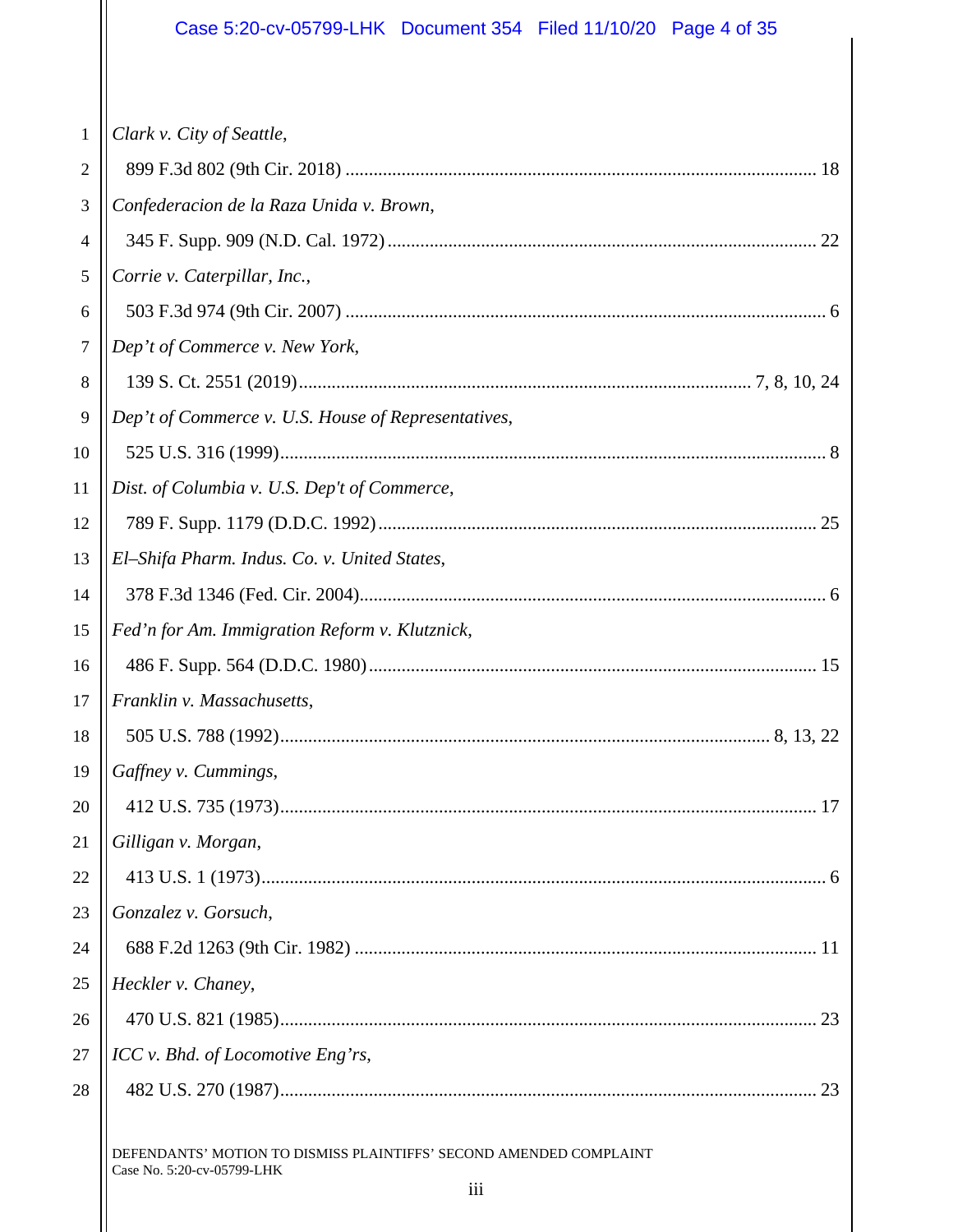# Case 5:20-cv-05799-LHK Document 354 Filed 11/10/20 Page 5 of 35

| $\mathbf{1}$   | Japan Whaling Ass'n v. Am. Cetacean Soc'y,                                             |
|----------------|----------------------------------------------------------------------------------------|
| 2              |                                                                                        |
| 3              | Karcher v. Daggett,                                                                    |
| $\overline{4}$ |                                                                                        |
| 5              | Klutznick v. Carey,                                                                    |
| 6              |                                                                                        |
| $\tau$         | Klutznick v. Young,                                                                    |
| 8              |                                                                                        |
| 9              | Lujan v. Defs. of Wildlife,                                                            |
| 10             |                                                                                        |
| 11             | Lujan v. Nat'l Wildlife Fed'n,                                                         |
| 12             |                                                                                        |
| 13             | Made in the USA Found. v. United States,                                               |
| 14             |                                                                                        |
| 15             | McConnell v. FEC,                                                                      |
| 16             |                                                                                        |
| 17             | Indep. Mining Co. v. Babbitt,                                                          |
| 18             |                                                                                        |
| 19             | NAACP v. Bureau of the Census,                                                         |
| 20             |                                                                                        |
| 21             | NAACP v. Bureau of the Census,                                                         |
| 22             | 399 F. Supp. 3d 406 (D. Md. 2019), aff'd in part, rev'd on other grounds, 945 F.3d 183 |
| 23             |                                                                                        |
| 24             | NAACP v. Bureau of the Census,                                                         |
| 25             |                                                                                        |
| 26             | Nat'l Law Ctr. on Homelessness & Poverty v. Brown,                                     |
| 27             |                                                                                        |
| 28             |                                                                                        |

DEFENDANTS' MOTION TO DISMISS PLAINTIFFS' SECOND AMENDED COMPLAINT Case No. 5:20-cv-05799-LHK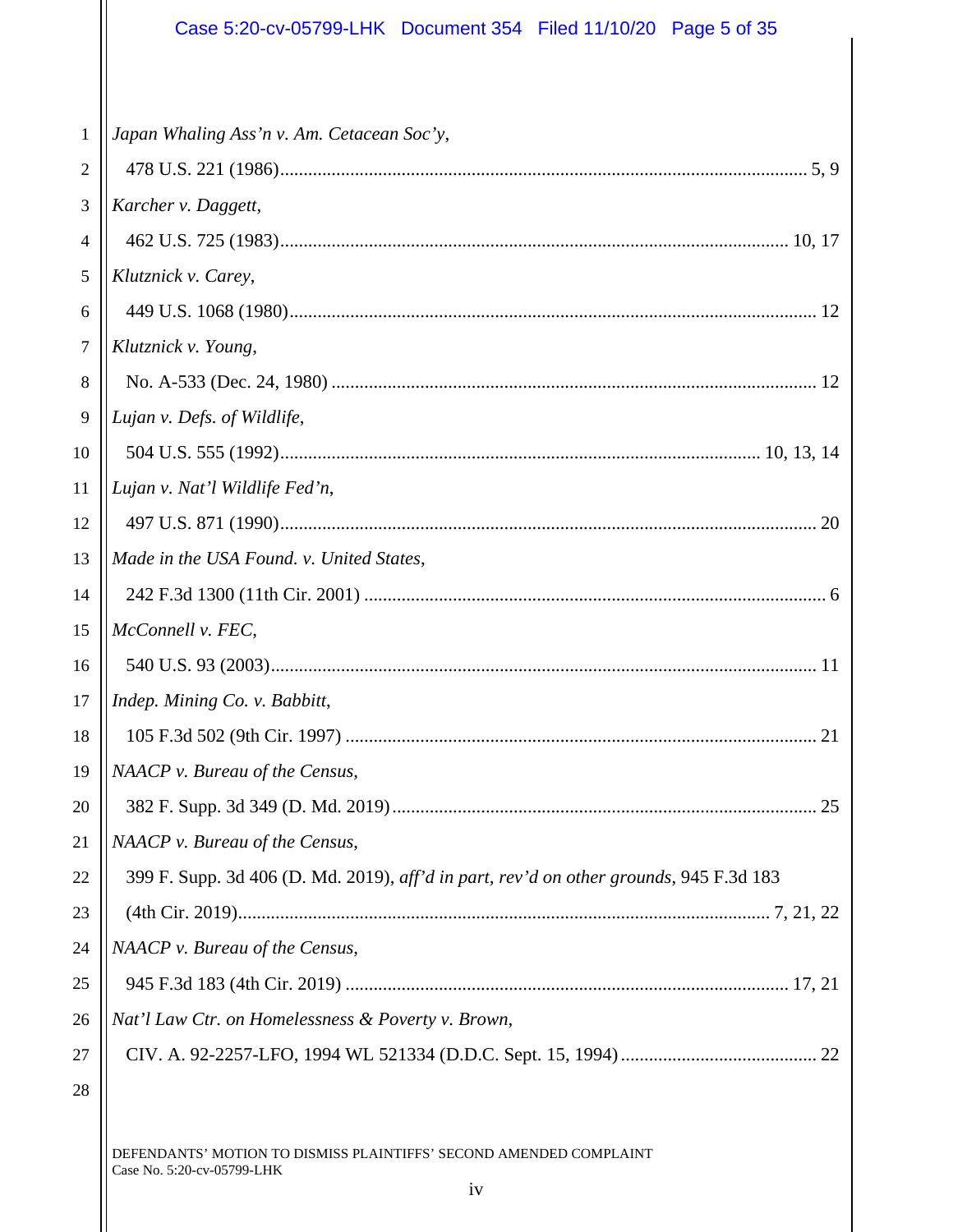# Case 5:20-cv-05799-LHK Document 354 Filed 11/10/20 Page 6 of 35

| $\mathbf{1}$             | Nat'l Law Ctr. on Homelessness & Poverty v. Kantor,                                              |
|--------------------------|--------------------------------------------------------------------------------------------------|
| $\overline{2}$           |                                                                                                  |
| 3                        | Nat'l Urban Leage v. Ross,                                                                       |
| $\overline{\mathcal{A}}$ |                                                                                                  |
| 5                        | Nat'l Urban League v. Ross,                                                                      |
| 6                        |                                                                                                  |
| 7                        | Norton v. S. Utah Wilderness All. ("SUWA"),                                                      |
| 8                        |                                                                                                  |
| 9                        | Or. Nat. Desert Ass'n v. U.S. Forest Serv.,                                                      |
| 10                       |                                                                                                  |
| 11                       | Pac. Nw. Generating Co-op. v. Bonneville Power Admin.,                                           |
| 12                       |                                                                                                  |
| 13                       | Raines v. Byrd,                                                                                  |
| 14                       |                                                                                                  |
| 15                       | Renne v. Geary,                                                                                  |
| 16                       |                                                                                                  |
| 17                       | Ridge v. Verity,                                                                                 |
| 18                       |                                                                                                  |
| 19                       | Ross v. Nat'l Urban League,                                                                      |
|                          | 4                                                                                                |
| 21                       | Rucho v. Common Cause,                                                                           |
| 22                       |                                                                                                  |
| 23                       | Safe Air for Everyone v. Meyer,                                                                  |
| 24                       |                                                                                                  |
| 25                       | San Luis Unit Food Producers v. United States,                                                   |
| 26                       |                                                                                                  |
| 27                       | Schneider v. Kissinger,                                                                          |
| 28                       |                                                                                                  |
|                          | DEFENDANTS' MOTION TO DISMISS PLAINTIFFS' SECOND AMENDED COMPLAINT<br>Case No. 5:20-cv-05799-LHK |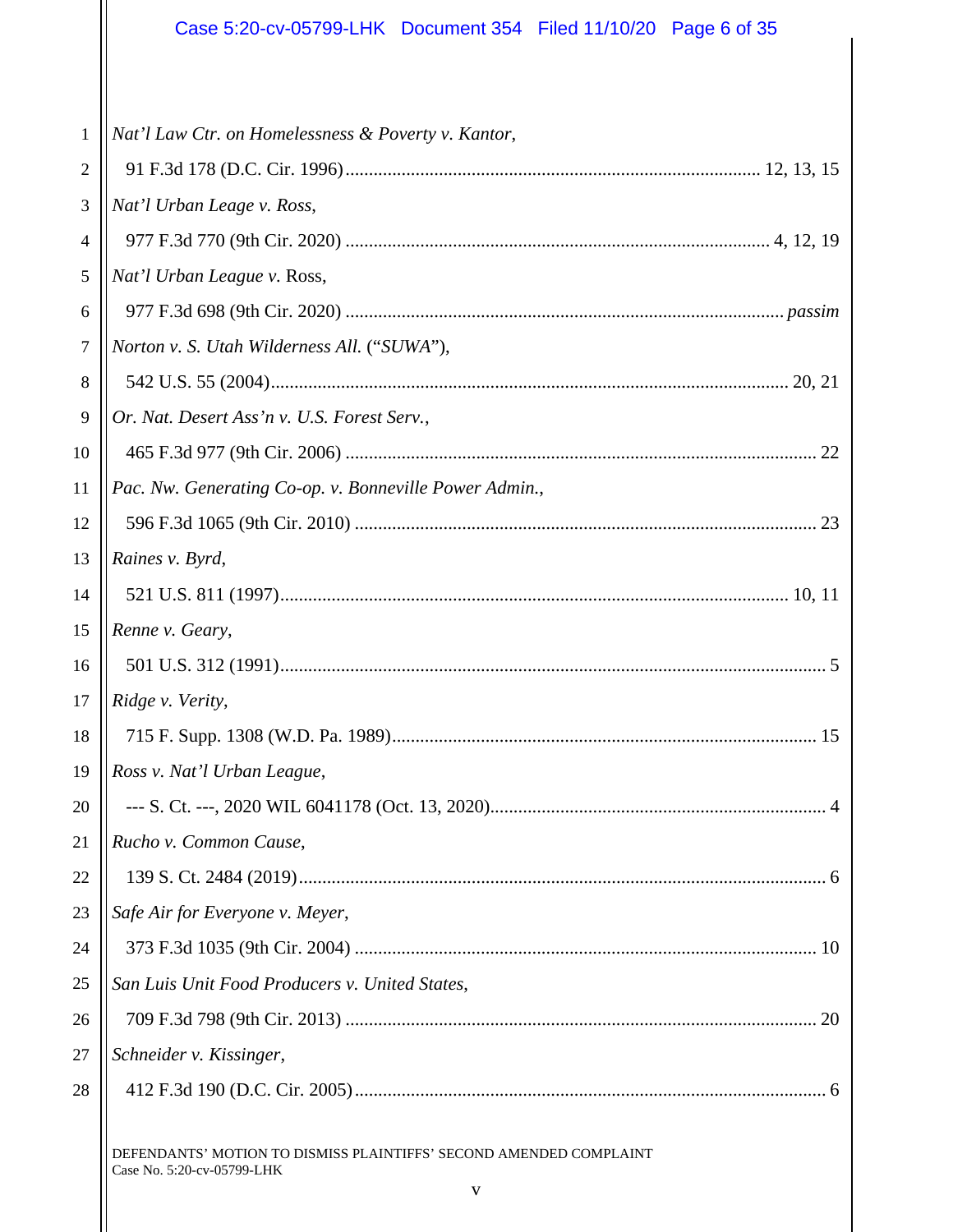# Case 5:20-cv-05799-LHK Document 354 Filed 11/10/20 Page 7 of 35

| $\mathbf{1}$  | Sharrow v. Brown,                                                                                |
|---------------|--------------------------------------------------------------------------------------------------|
| 2             |                                                                                                  |
| 3             | Simon v. E. Ky. Welfare Rights Org.,                                                             |
| 4             |                                                                                                  |
| $\mathfrak s$ | Skyline Wesleyan Church v. Cal. Dep't of Managed Health Care,                                    |
| 6             |                                                                                                  |
| $\tau$        | Spokeo, Inc. v. Robins,                                                                          |
| 8             |                                                                                                  |
| 9             | State v. U.S. Dep't of Commerce,                                                                 |
| 10            |                                                                                                  |
| 11            | Steel Co. v. Citizens for a Better Env't,                                                        |
| 12            |                                                                                                  |
| 13            | Summers v. Earth Island Inst.,                                                                   |
| 14            |                                                                                                  |
| 15            | Thomas v. Anchorage Equal Rts. Comm'n,                                                           |
| 16            |                                                                                                  |
| 17            | Tucker v. U.S. Dep't of Commerce,                                                                |
| 18            |                                                                                                  |
| 19            | U.S. Dep't of Commerce v. Montana,                                                               |
| $20$          | 14                                                                                               |
| 21            | United States v. Munoz-Flores,                                                                   |
| 22            |                                                                                                  |
| 23            | Utah v. Evans,                                                                                   |
| 24            |                                                                                                  |
| 25            | Vieth v. Jubelirer,                                                                              |
| 26            |                                                                                                  |
| 27            | Warth v. Seldin,                                                                                 |
| 28            |                                                                                                  |
|               | DEFENDANTS' MOTION TO DISMISS PLAINTIFFS' SECOND AMENDED COMPLAINT<br>Case No. 5:20-cv-05799-LHK |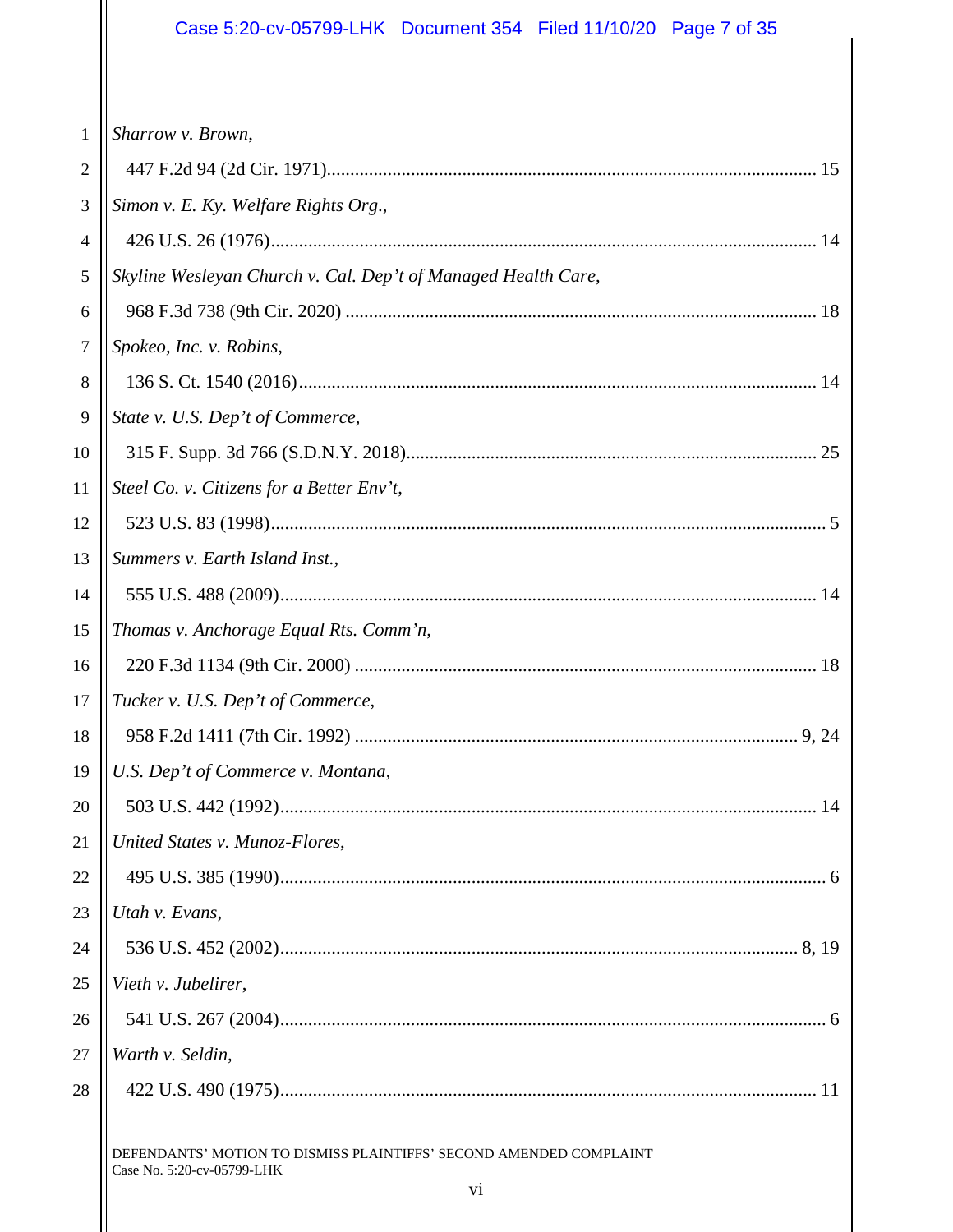# Case 5:20-cv-05799-LHK Document 354 Filed 11/10/20 Page 8 of 35

| 1              | Whitmore v. Arkansas,                                                         |
|----------------|-------------------------------------------------------------------------------|
| $\overline{2}$ |                                                                               |
| 3              | Wild Fish Conservancy v. Jewell,                                              |
| $\overline{4}$ |                                                                               |
| 5              | Wisconsin v. City of New York,                                                |
| 6              |                                                                               |
| $\tau$         | Zivotofsky ex rel. Zivotofsky v. Clinton,                                     |
| 8              |                                                                               |
| 9              | <b>Constitutional Provisions</b>                                              |
| 10             |                                                                               |
| 11             |                                                                               |
| 12             | <b>Statutes</b>                                                               |
| 13             |                                                                               |
| 14             |                                                                               |
| 15             |                                                                               |
| 16             |                                                                               |
| 17             |                                                                               |
| 18             |                                                                               |
| 19             |                                                                               |
| 20             |                                                                               |
| 21             |                                                                               |
| 22             |                                                                               |
| 23             | An Act Providing for the Taking of the [S] eventh and [S] ubsequent Censuses, |
| 24             |                                                                               |
| 25             |                                                                               |
| 26             |                                                                               |
| 27             |                                                                               |
| 28             |                                                                               |
|                |                                                                               |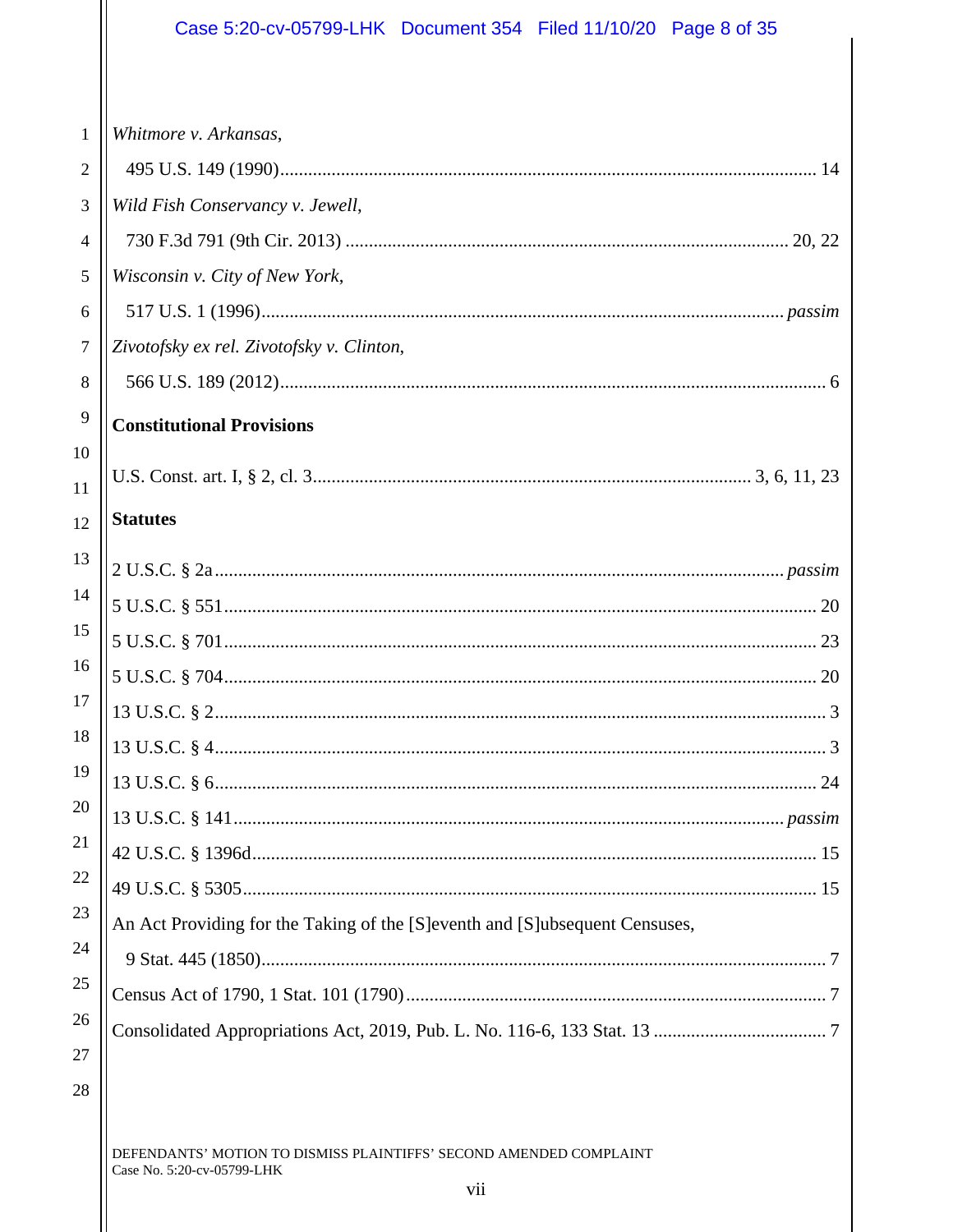# Case 5:20-cv-05799-LHK Document 354 Filed 11/10/20 Page 9 of 35

## **Rules**

| 1              | <b>Rules</b>                                                                                     |
|----------------|--------------------------------------------------------------------------------------------------|
| $\mathbf{2}$   |                                                                                                  |
| $\mathfrak{Z}$ | <b>Other Authorities</b>                                                                         |
| $\overline{4}$ |                                                                                                  |
| 5              | 13A Charles Alan Wright et al., Federal Practice & Procedure § 3531.6 (3d ed. Apr. 2018          |
| 6              |                                                                                                  |
| $\overline{7}$ | https://www.census.gov/topics/public-sector/congressional-                                       |
| 8              |                                                                                                  |
| 9              | Total Response Rates by State,                                                                   |
| 10             |                                                                                                  |
| 11             |                                                                                                  |
| 12             |                                                                                                  |
| 13             |                                                                                                  |
| 14             |                                                                                                  |
| 15             |                                                                                                  |
| 16             |                                                                                                  |
| 17             |                                                                                                  |
| 18             |                                                                                                  |
| 19             |                                                                                                  |
| 20             |                                                                                                  |
| 21             |                                                                                                  |
| 22             |                                                                                                  |
| 23             |                                                                                                  |
| 24             |                                                                                                  |
| 25             |                                                                                                  |
| 26             |                                                                                                  |
| 27             |                                                                                                  |
| 28             |                                                                                                  |
|                |                                                                                                  |
|                | DEFENDANTS' MOTION TO DISMISS PLAINTIFFS' SECOND AMENDED COMPLAINT<br>Case No. 5:20-cv-05799-LHK |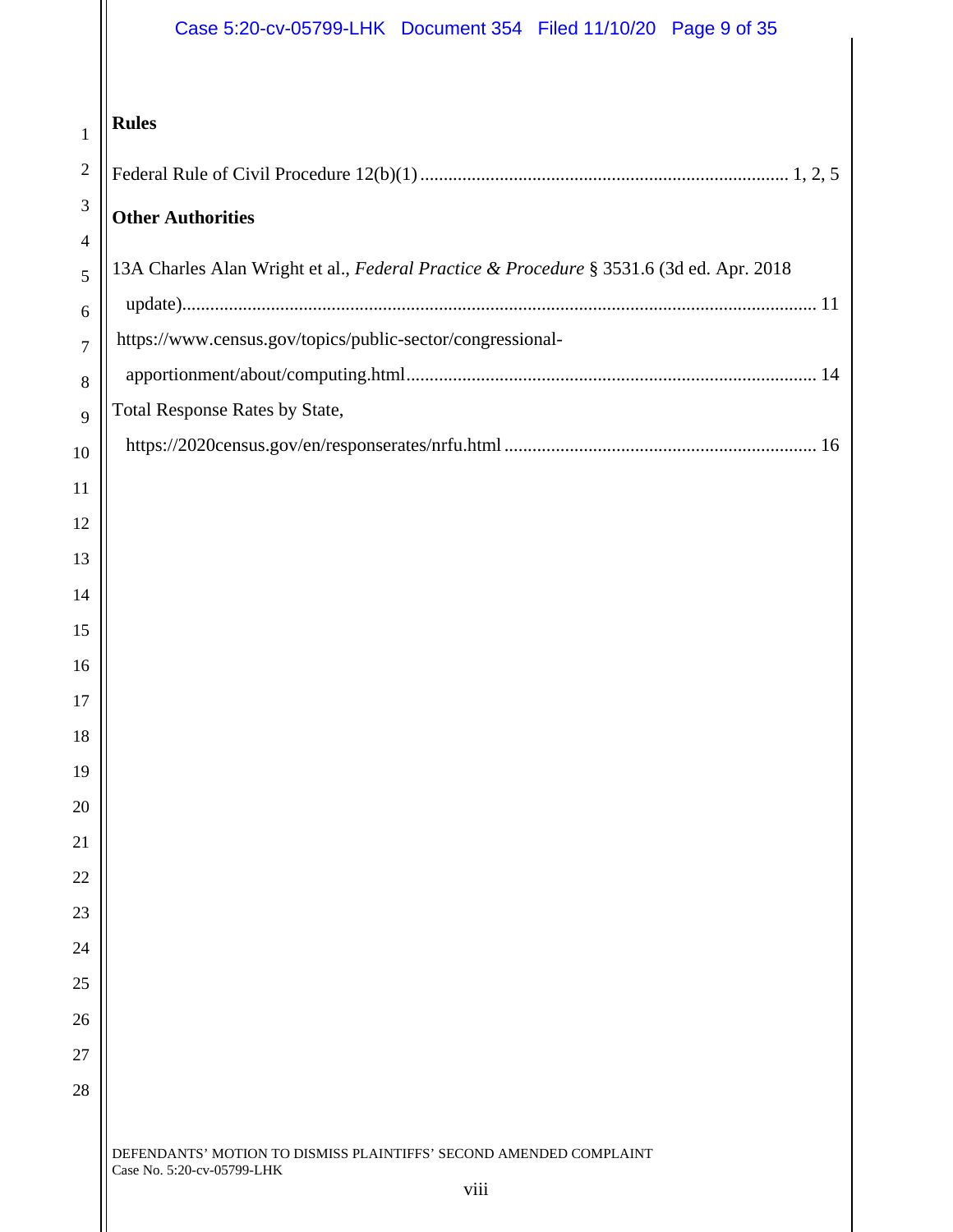19

20

21

22

23

24

27

28

#### **NOTICE OF MOTION**

 PLEASE TAKE NOTICE that Defendants, by and through their counsel, hereby move to dismiss Plaintiffs' Second Amended Complaint pursuant to Federal Rule of Civil Procedure 12(b)(1). Defendants respectfully request that this motion be heard on December 17, 2020, at 1:30 p.m., or at the Court's next available date thereafter.

#### **INTRODUCTION**

In prior proceedings in this case, the Court issued preliminary relief to Plaintiffs and enjoined Defendants from implementing their plan—the Replan—to complete the 2020 Census within the statutory time period established by Congress. Defendants sought appellate relief, and those efforts culminated in the Supreme Court's decision to stay the preliminary injunction in full. Shortly thereafter, the Census Bureau concluded its field operations and is now processing the data it collected so that it can prepare the Secretary's final report to the President. Those efforts should not be disturbed yet again.

The claims Plaintiffs press in their Second Amended Complaint are no different from the claims they pressed in seeking a preliminary injunction, and are based on the same flawed logic that the Supreme Court rejected in granting a stay. This Court should therefore revisit its prior assessment of Defendants' jurisdictional defenses in this matter in light of the Supreme Court's stay. *See* ECF No. 96. Specifically, because the Supreme Court found that a judicially-imposed impediment to the Bureau's completion of the census was inappropriate, this Court has ample basis to reevaluate the threshold jurisdictional defenses Defendants present below. Moreover, at least one of the Ninth Circuit judges to have reviewed the preliminary injunction has thoroughly embraced the non-justiciability of the dispute Plaintiffs present here. This analysis is correct. Because the Court lacks subject matter jurisdiction over Plaintiffs' claims, their Second Amended Complaint should be dismissed under Federal Rule of Civil Procedure  $12(b)(1)$ .<sup>1</sup>

25 26

÷

First, the manner and means of conducting the census is constitutionally committed to Congress. Congress, in turn has delegated the duty of conducting the decennial census to the

<sup>&</sup>lt;sup>1</sup> Although Defendants further that Plaintiffs' claims lack substantive merit, Defendants at this time move to dismiss only under Rule 12(b)(1).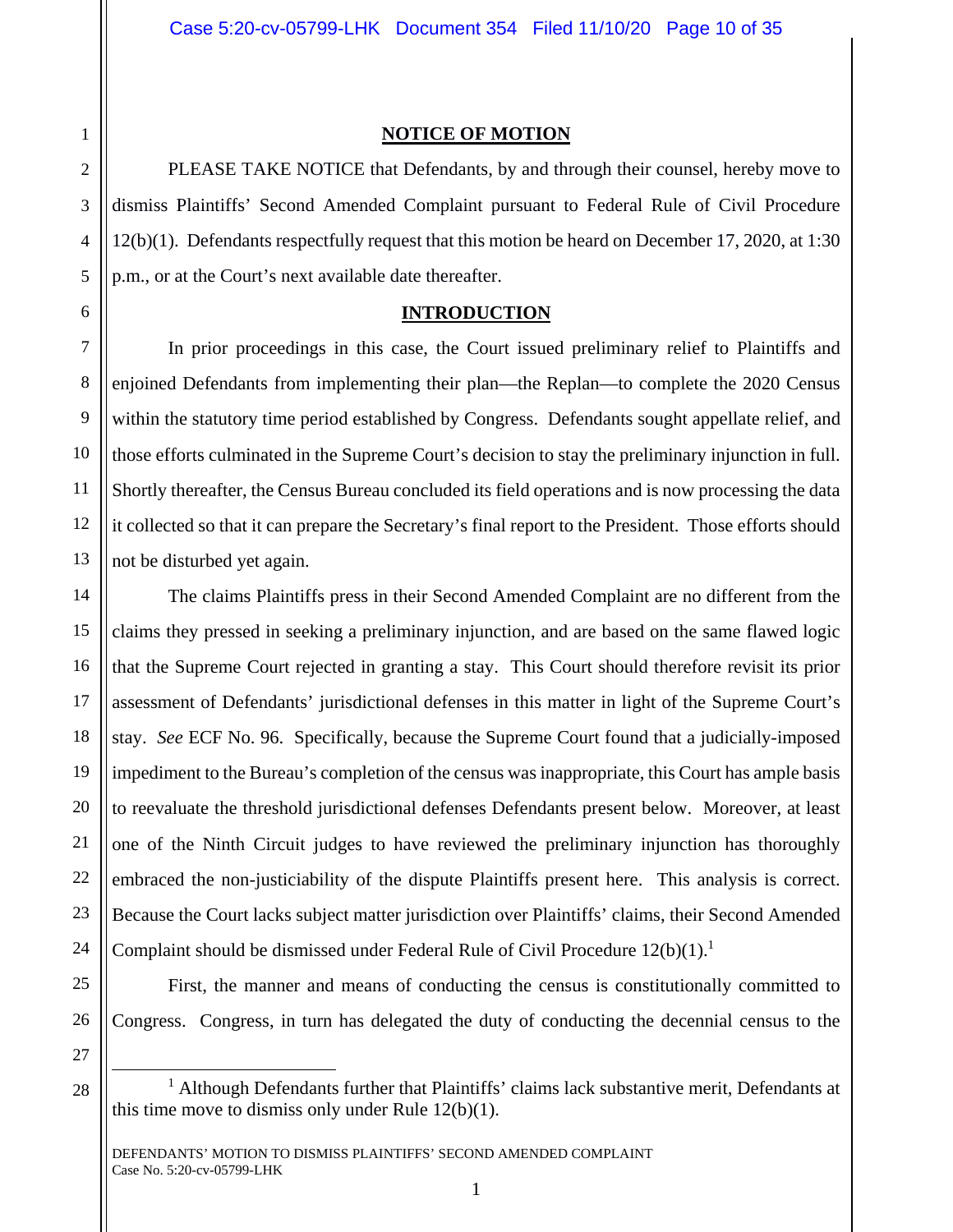1 2 3 4 5 Bureau pursuant to 13 U.S.C. § 141, and neither the Constitution nor any other statute sets forth a judicially discoverable or manageable standard for evaluating the Bureau's complex operational plans for a decennial census. Article III tribunals are simply not equipped to weigh and evaluate the myriad decisions and complicated tradeoffs that define how a census is to be performed—in the midst of a pandemic or otherwise. Plaintiffs' attempt to remove from the province of the Census Bureau's expertise complex decisions about how to complete a census, and instead submit them for judicial resolution is contrary to the constitutional design and should be dismissed.

Second, even if disputes about census operations were theoretically justiciable, Plaintiffs' claims are not cognizable here, because they fail to establish standing. Specifically, because all of Plaintiffs' alleged harms arise from the statutory timeline under which the Bureau must complete the census—a statutory timeline they do not challenge, and which the Ninth Circuit has explicitly recognized as valid and binding on the agency—Plaintiffs fail to establish an injury that is traceable to the Bureau's actions, or redressable by a favorable ruling. Further, Plaintiffs' injury is neither concrete nor particularized, resting on speculation about the alleged *inaccuracy* of a count that far exceeded anticipated completion metrics. And even assuming accuracy could somehow be ascertained for a census that is not yet complete, Plaintiffs have not plausibly alleged that any inaccuracy would produce a *differential* undercount, which is the only injury that could possibly sustain Plaintiffs' claim to standing.

Third, and for similar reasons, Plaintiffs' claims contesting the accuracy of the census are not ripe. If judicial inquiry into the accuracy of the census would ever be appropriate, it would not be until the census is complete and the effects of any alleged inaccuracy on apportionment or federal funding can be concretely ascertained. And because the apportionment results will be known within months, there is no harm to Plaintiffs in awaiting those developments, particularly when the Supreme Court (and the Ninth Circuit in this very case) has explained that postapportionment relief is available in census litigation.

 Beyond these overall threshold defects, Plaintiffs' claims under the Administrative Procedure Act also cannot proceed to judicial review and should be dismissed under Rule 12(b)(1). The APA permits review only of final agency action that is circumscribed and discrete; as other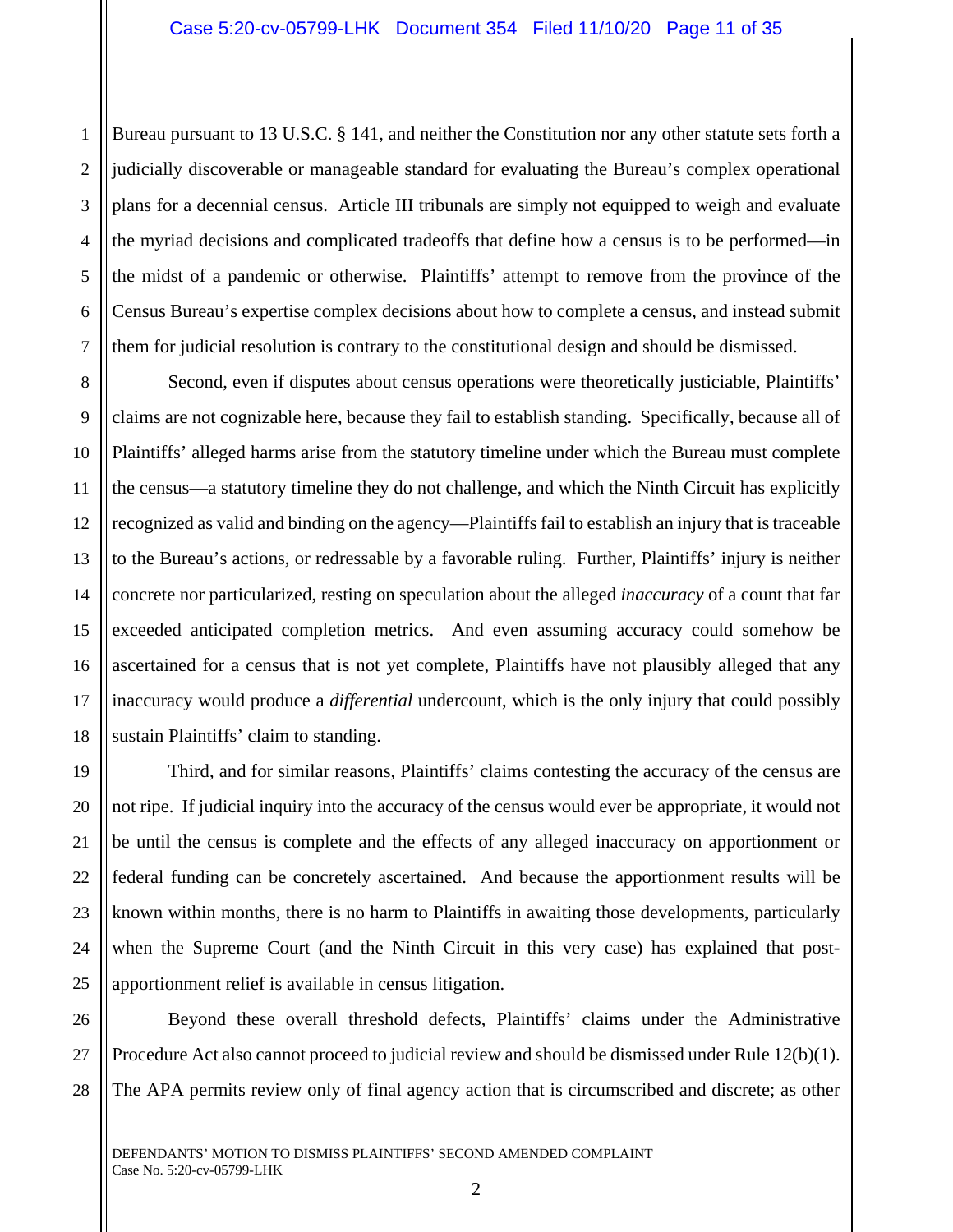1 2 3 4 courts have recognized, the Bureau's general operational plans do not fit that framework. Moreover, because no statute or regulation provides a meaningful judicial standard against which the Bureau's operational decisions can be evaluated, the operational components of the Replan are committed to agency discretion by law and therefore beyond the scope of judicial review.

#### **BACKGROUND**

# 6

7

8

9

10

11

12

13

14

15

16

17

18

19

20

21

5

#### **I. LEGAL FRAMEWORK**

 This Court is already familiar with the legal framework governing the Census from the prior submissions and proceedings in this case. As a first principle, the Constitution's Enumeration Clause requires that an "actual Enumeration" of the population be conducted every ten years and vests Congress with the authority to conduct that census "in such Manner as they shall by Law direct." U.S. Const. art. I, § 2, cl. 3. Under that constitutional authority, Congress enacted two statutes governing completion of the census. First, through the Census Act, Congress charged the Secretary of Commerce with the responsibility to conduct the decennial census "in such form and content as he may determine." 13 U.S.C. § 141(a). The Census Bureau assists the Secretary in the performance of this responsibility. *See id.* §§ 2, 4. "[W]ithin 9 months after the census date," which is defined as April 1 of the census year, Congress required the Secretary to provide in a report to the President the "tabulation of total population by States." 13 U.S.C. § 141(b). Second, after receiving the Secretary's report, the President, using the "method of equal proportions," calculates "the number of Representatives to which each State would be entitled," and transmits the resulting information to Congress. 2 U.S.C. § 2a(a). For the 2020 Census, the President is obligated to make this transmission "within one week" of "the first day . . . of the first regular session of" the 117th Congress. *Id.*

# 22 23

24

25

26

27

28

#### **II. PROCEDURAL HISTORY**

Plaintiffs filed this action on August 18, 2020, and amended their Complaint on September 1, 2020. ECF Nos. 1, 61. Plaintiffs sought, and on September 24, 2020, obtained, a preliminary injunction enjoining them from implementing two deadlines contained in the Replan: the "September 30, 2020 deadline for the completion of data collection and December 31, 2020 deadline for reporting the tabulation of the total population to the President." ECF No. 208 at 78.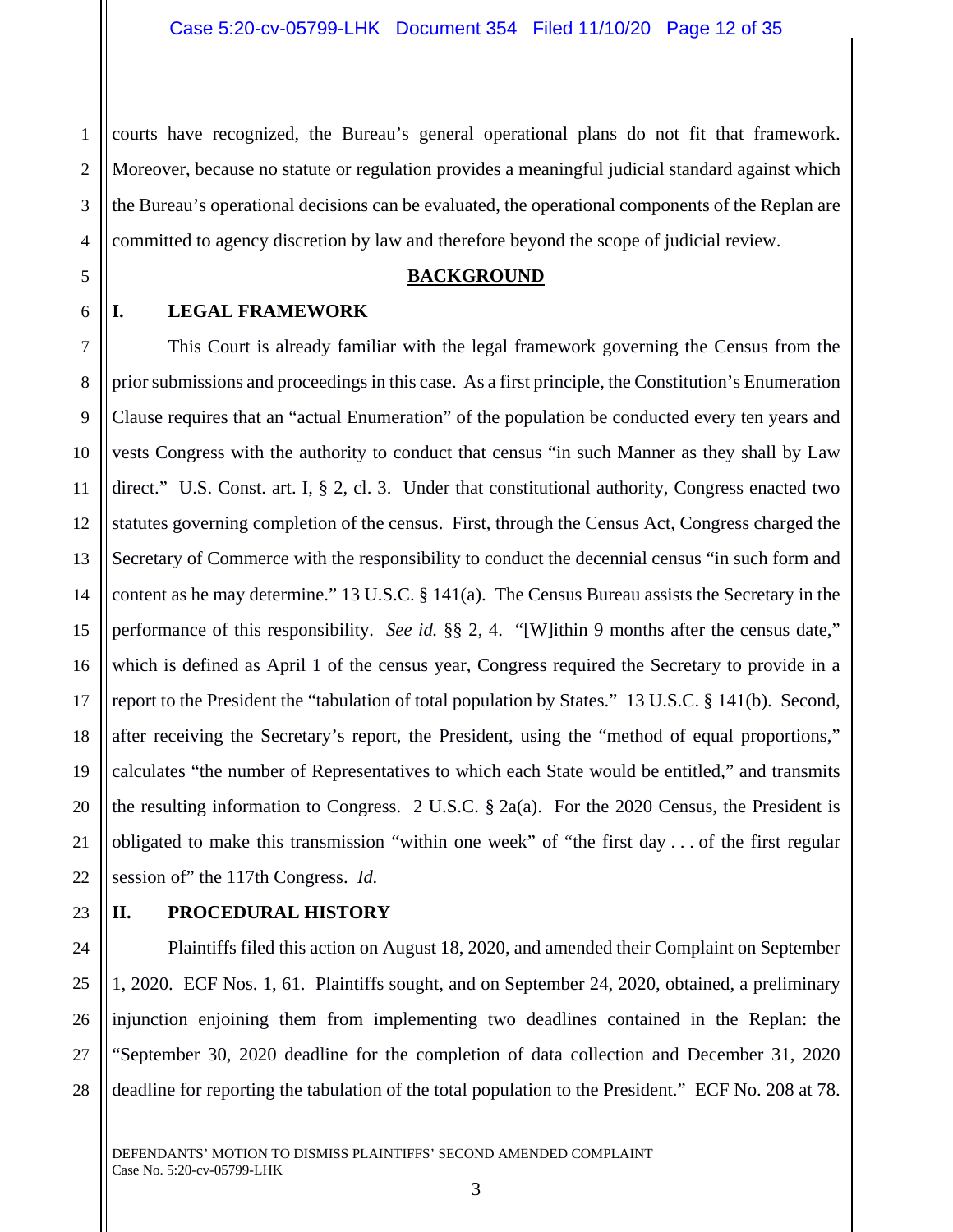1 2 3 4 On October 1, 2020, this Court clarified its prior preliminary injunction, and reinstated by court order the deadlines from the Bureau's COVID-19 Plan: "October 31, 2020 for the completion of data collection and April 30, 2021 for reporting the tabulation of total population to the President." ECF No. 288 at 14.

5 6 7 8 9 10 11 12 13 14 15 16 17 18 19 20 Defendants appealed the Court's rulings, and sought an expedited stay of the preliminary injunction. ECF No. 210. On September 30, 2020, a divided panel of the Ninth Circuit denied an administrative stay of the preliminary injunction. *Nat'l Urban League v.* Ross, 977 F.3d 698 (9th Cir. 2020), ECF No. 277 (*NUL I*). Judge Bumatay dissented. He concluded not only that a stay would be warranted, but that Plaintiffs' action was not justiciable, noting that "courts are not empowered to swoop in and rescue the elected branches from themselves." *Id.* at 23.<sup>2</sup> On October 7, 2020, the Ninth Circuit granted a partial stay of the preliminary injunction. *Nat'l Urban League v. Ross*, 977 F.3d 770 (9th Cir. 2020), ECF No. 320 (*NUL II*). Although the panel declined to modify this Court's directive that the Bureau continue field operations through October 31, 2020, it stayed that part of the Court's clarified preliminary injunction that would have required the Secretary and the Bureau—following the COVID-19 Plan—to report the tabulation in April 2021, *after* the statutory deadline December 31, 2020. *Id.* at 18-21. The panel observed that even if "data processing cannot be completed by December 31 as a practical matter, that does not mean that missing the putative statutory deadline should be required by a court. Serious separation of powers concerns arise when a court seeks to override a congressional directive to an Executive Branch agency." *Id.* at 20-21.

21 22 23 24 25 On October 13, 2020, the Supreme Court granted Defendants' application for a stay. *Ross v. Nat'l Urban League*, --- S. Ct. ---, 2020 WIL 6041178 (Oct. 13, 2020) (*NUL III*). Unlike the Ninth Circuit, and over a lone dissent from Justice Sotomayor, the Supreme Court stayed the preliminary injunction in full pending disposition of the appeal in the Ninth Circuit. Plaintiffs filed their Second Amended Complaint on October 27, 2020. ECF No. 352 ("SAC").

26 27

28

÷

<sup>&</sup>lt;sup>2</sup> Defendants' citations to the Ninth Circuit opinions in this case are to the slip opinions on the district court ECF docket.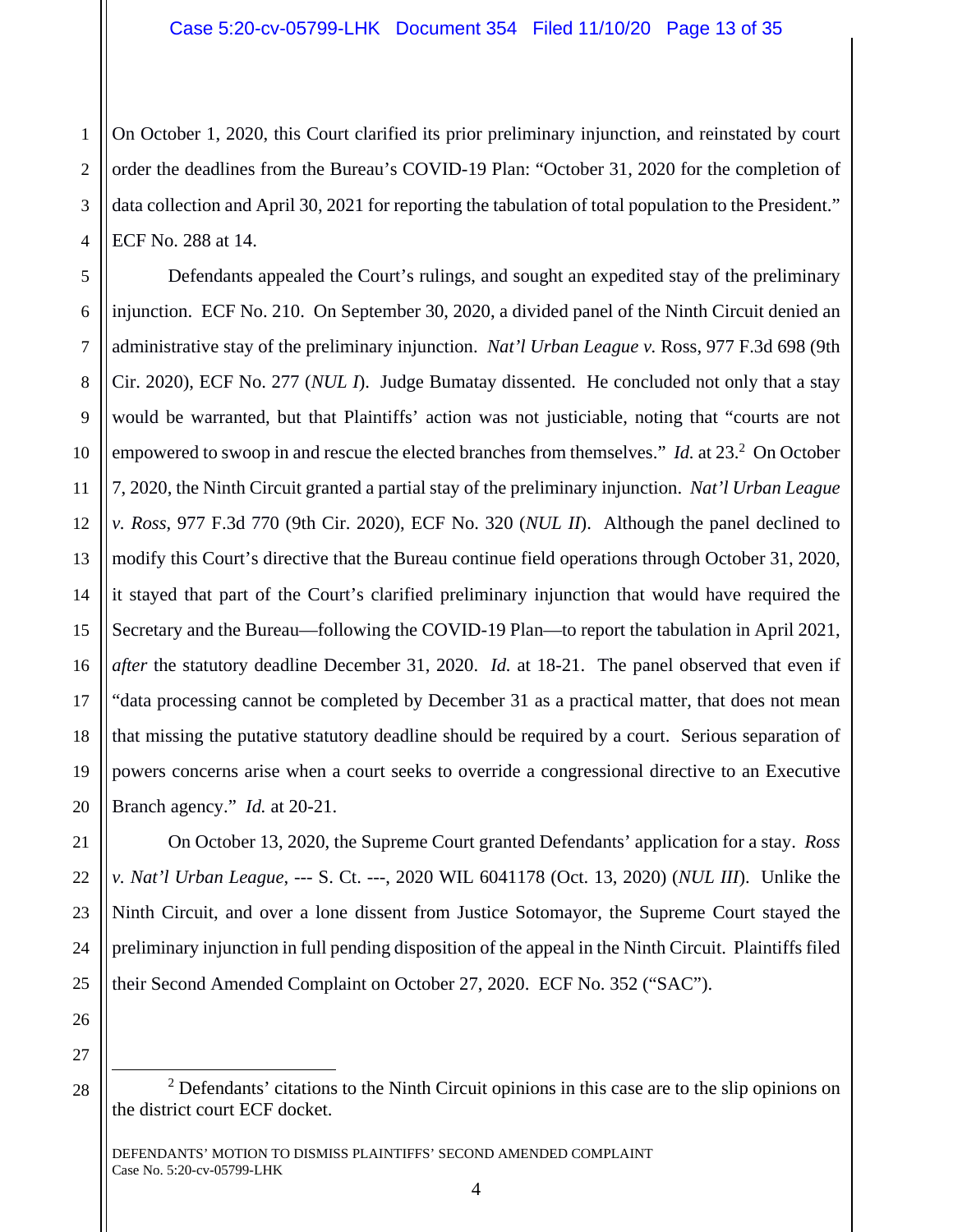1

2

3

4

5

6

7

8

9

#### **III. PLAINTIFFS' SECOND AMENDED COMPLAINT**

Plaintiffs assert three claims in their Second Amended Complaint, all unchanged from their prior Complaint. First, Plaintiffs assert that Defendants' implementation of the Replan and "decision to curtail crucial 2020 Census operations" violate the Enumeration Clause. SAC ¶ 465. Second, Plaintiffs assert that Defendants' decision to implement the Replan and comply with their statutory obligations is arbitrary and capricious in violation of the Administrative Procedure Act. Id.  $\P$  474-75. Third and finally, Plaintiffs assert that Defendants' compliance with statutory requirements is "mere pretext" for racial and political discrimination in the conduct of the 2020 Census. *Id.* ¶¶ 479-83.

#### 10

11

12

13

14

15

16

17

19

20

21

22

23

24

25

26

27

28

#### **LEGAL STANDARD**

Pursuant to Federal Rule of Civil Procedure 12(b)(1), "the party invoking federal jurisdiction bears the burden of establishing its existence." *Steel Co. v. Citizens for a Better Env't*, 523 U.S. 83, 104 (1998). This Court must determine whether it has subject matter jurisdiction before addressing the merits of the complaint, *see id.* at 93-95, and should "presume that [it] lack[s] jurisdiction unless the contrary appears affirmatively from the record," *Renne v. Geary*, 501 U.S. 312, 316 (1991) (quotation omitted).

#### **ARGUMENT**

18

#### **I. THE POLITICAL QUESTION DOCTRINE BARS PLAINTIFFS' CLAIMS**

Plaintiffs' claims rest on their view that the Bureau's efforts to conduct the 2020 Census, including its efforts to fulfill the statutory deadlines that govern the census, will lead to an incomplete or inaccurate count. *See, e.g.*, SAC ¶¶ 1, 13, 464, 474, 481. But determining how best to conduct the census, including what operational components and timetables will ensure sufficient accuracy for the census, is an inherently political question committed to the other branches, and not appropriate for judicial review.

"The political question doctrine excludes from judicial review those controversies which revolve around policy choices and value determinations constitutionally committed for resolution to the halls of Congress or the confines of the Executive Branch." *Japan Whaling Ass'n v. Am. Cetacean Soc'y*, 478 U.S. 221, 230 (1986). The doctrine is "primarily a function of the separation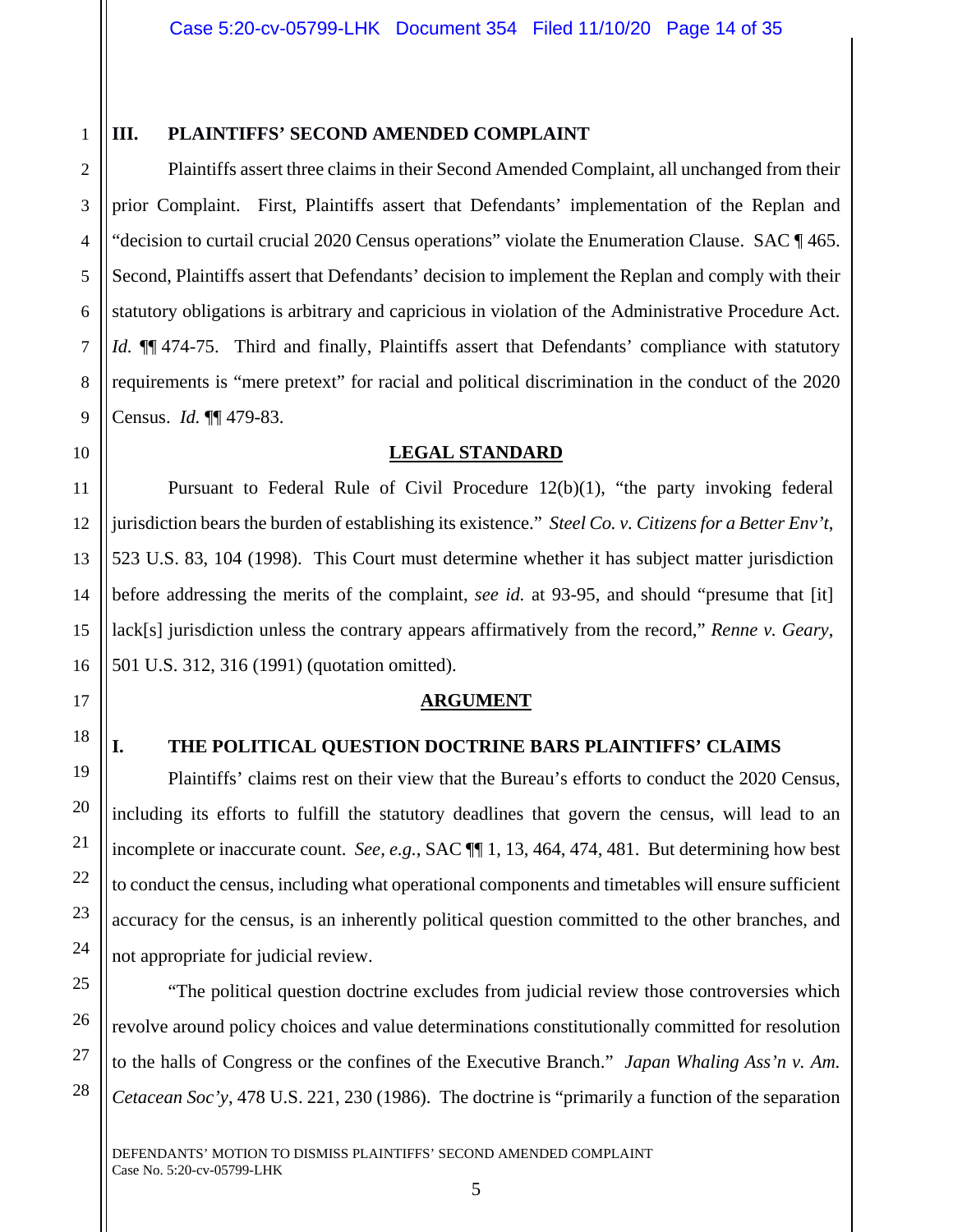1 2 3 4 5 6 7 8 9 10 11 of powers," *Baker v. Carr*, 369 U.S. 186, 210 (1962), and "is designed to restrain the Judiciary from inappropriate interference in the business of the other branches of Government," *United States v. Munoz-Flores*, 495 U.S. 385, 394 (1990). The Supreme Court has identified several defining hallmarks of non-justiciable political questions. *Id.* Foremost among these are "[1] a textually demonstrable constitutional commitment of the issue to a coordinate political department; or [2] a lack of judicially discoverable and manageable standards for resolving" the dispute. *Vieth v. Jubelirer*, 541 U.S. 267, 277-78 (2004) (internal citation omitted); *see also Zivotofsky ex rel. Zivotofsky v. Clinton*, 566 U.S. 189, 195 (2012); *Rucho v. Common Cause*, 139 S. Ct. 2484 (2019) (finding partisan gerrymandering not justiciable for lack of discernible and administrable standards to apply). Although either hallmark alone renders a case nonjusticiable, *see Schneider v. Kissinger*, 412 F.3d 190, 194 (D.C. Cir. 2005), Plaintiffs' claims run headlong into both.

12 13 14 15 16 17 18 19 20 21 22 23 24 25 26 27 28 As a textual matter, the Enumeration Clause grants Congress the authority to conduct the required "actual Enumeration" "in such Manner as they shall by Law direct." U.S. Const. art. I, § 2, cl. 3. This language is remarkable in its breadth, and Courts routinely recognize the nonjusticiability of cases grounded in far less explicit constitutional language. *See, e.g.*, *Made in the USA Found. v. United States*, 242 F.3d 1300, 1313-14 (11th Cir. 2001) (explaining that the Constitutional commitment of "foreign relations . . . to the executive and legislative" rests on various textual provisions and established case law); *El–Shifa Pharm. Indus. Co. v. United States*, 378 F.3d 1346, 1367 (Fed. Cir. 2004) (holding that the Constitution, "in its text and by its structure, commits to the President the power to make extraterritorial enemy property designations"); *Corrie v. Caterpillar, Inc.*, 503 F.3d 974, 983 (9th Cir. 2007) ("Whether to grant military or other aid to a foreign nation is a political decision inherently entangled with the conduct of foreign relations."); *Alperin v. Vatican Bank*, 410 F.3d 532, 545 (9th Cir. 2005) (surveying cases applying the political question doctrine in the foreign-relations context). But where, as here, the Constitution explicitly commits an issue to Congress or the Executive, the political-question determination is straightforward. *See, e.g.*, *Gilligan v. Morgan*, 413 U.S. 1, 5-11 (1973) (noting Congress's explicit power to "organiz[e]. . . the Militia" in holding that a suit to restrain the Governor's use of National Guard troops presented a nonjusticiable political question).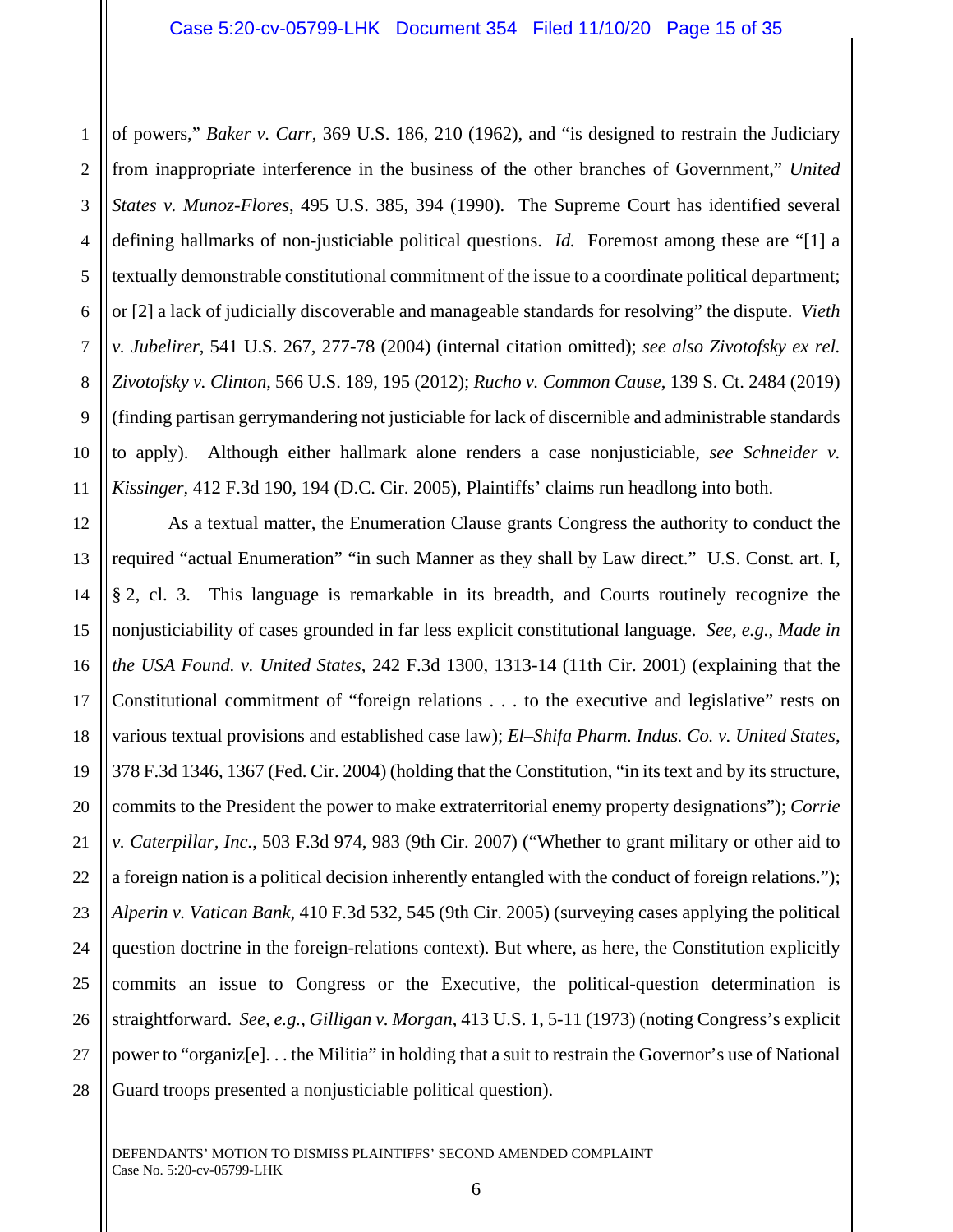2 As the Supreme Court has recognized, the text of the Enumeration Clause "vests Congress with virtually unlimited discretion in conducting the decennial 'actual Enumeration.'" *Wisconsin v. City of New York*, 517 U.S. 1, 19 (1996); *Dep't of Commerce v. New York*, 139 S. Ct. 2551, 2567 (2019) (Congress has "broad authority over the census, as informed by long and consistent historical practice"); *see also NAACP v. Bureau of the Census*, 399 F. Supp. 3d 406, 418 (D. Md. 2019) ("[T]he Founders clearly intended Congress to have paramount authority in both the design and execution of the census"), *aff'd in part, rev'd on other grounds*, 945 F.3d 183 (4th Cir. 2019). Congress has historically exercised this authority in a variety of ways from the earliest days of our Republic. *See, e.g.*, Census Act of 1790, 1 Stat. 101 (1790) (directing that the census would commence on August 2, 1790 and end on May 2, 1791); An Act Supplementary to the Act Entitled "An Act Providing for the Taking of the [S]eventh and [S]ubsequent Censuses," 9 Stat. 445 (1850). And while the Census Act now delegates many aspects of Congress's "broad authority over the census to the Secretary," *Wisconsin*, 517 U.S. at 5, 19, Congress continues to exercise ultimate control over the census by, among other things, setting the level of funding available and the date by which the Secretary must report the results, so that it can reapportion House seats and provide redistricting information to the States. *See, e.g.*, 13 U.S.C. § 141(b); 2 U.S.C. § 2a; *see also*  Consolidated Appropriations Act, 2019, Pub. L. No. 116-6, 133 Stat. 13 (appropriating \$3.5 billion to the Census Bureau for use through 2021).

Dissenting from the denial of an administrative stay of the preliminary injunction in this very case, Judge Bumatay rightly observed that "[d]eciding whether the census meets a freefloating concept of 'accuracy' is exactly the type of political question that courts are powerless to adjudicate." *NUL I* (dissent) at 11. The very exercise of commencing the inquiry into whether a given census was sufficiently "accurate" would require this Court to undertake "'an initial policy determination of the kind clearly for nonjudicial discretion.'" *Id.* at 12 (quoting *Baker v. Carr*, 369 U.S. at 217). Yet Plaintiffs would have this Court not only second-guess the Bureau's overall policy for how to conduct the census, but also impose the Court's own view of how innumerable minutiae of the census should proceed. For example, Plaintiffs chide the Bureau for using what they view as "low[er]-quality data" after a certain number of contact days for a particular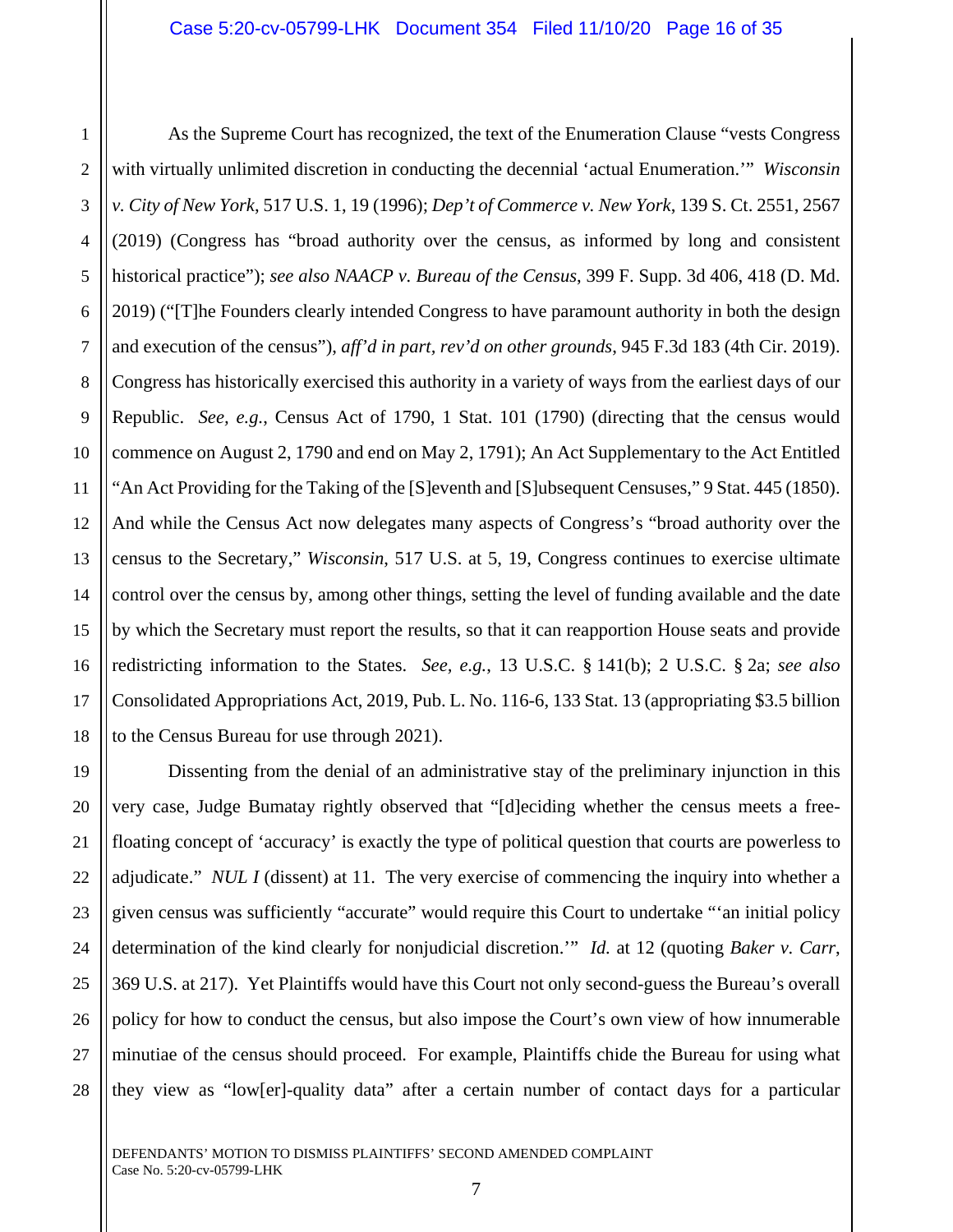1 2 household in the Nonresponse Followup (NRFU) phase of data collection. *See* SAC ¶ 300. But how is this Court to determine what amounts to sufficient data "quality," let alone when the Bureau should be allowed to rely on that data, and how the NRFU operation should be conducted in the context of the Bureau's overall, comprehensive plan for conducting an accurate census? There is no standard, and the Judiciary is not equipped to make such policy decisions.

In prior cases involving the census, courts entertained challenges to discrete statistical methodologies or data-collection decisions made by the Secretary. *See, e.g.*, *New York*, 139 S. Ct. 2551 (evaluating re-instatement of citizenship question on census form); *Utah v. Evans*, 536 U.S. 452, 452 (2002) (holding that "hot-deck imputation"—a process which imputes characteristics of households based upon the characteristics of neighbors—does not violate the Enumeration Clause); *Dep't of Commerce v. U.S. House of Representatives*, 525 U.S. 316 (1999) (holding that statistical sampling violates the Census Act and declining to reach the Enumeration Clause claim); *Wisconsin v. City of New York*, 517 U.S. 1 (1996) (holding that Secretary did not violate Enumeration Clause by declining to correct a census undercount with data from a postenumeration survey); *Franklin v. Massachusetts*, 505 U.S. 788 (1992) (confirming that allocating federal employees serving overseas to their home States did not violate the Constitution). Each of those cases involved a discrete policy choice that could be juxtaposed against an alternative—*e.g.*, to omit a citizenship question, to forego imputation, to decline the use of a statistical adjustment. *See NUL I* (dissent) at 14 (noting that prior cases "cases treating such challenges as justiciable involved narrow and deferential review—not a freewheeling inquisition into the 'accuracy' of the census"). And nearly all of those disputes could be resolved by examining whether the calculation methodology at issue was a permissible person-by-person count (an "actual Enumeration") or an unlawful statistical estimate. *See, e.g.*, *Utah*, 536 U.S. at 473 ("Utah's constitutional claim rests upon the words 'actual Enumeration' as those words appear in the Constitution's Census Clause."); *House of Representatives*, 525 U.S. at 346–49 (Scalia, J., concurring in part) ("For reasons of text and tradition . . . a strong case can be made that an apportionment census conducted with the use of 'sampling techniques' is not the 'actual Enumeration' that the Constitution requires."); *id.* at 362 (Stevens, J., dissenting) (concluding that an "actual Enumeration" does not preclude "the use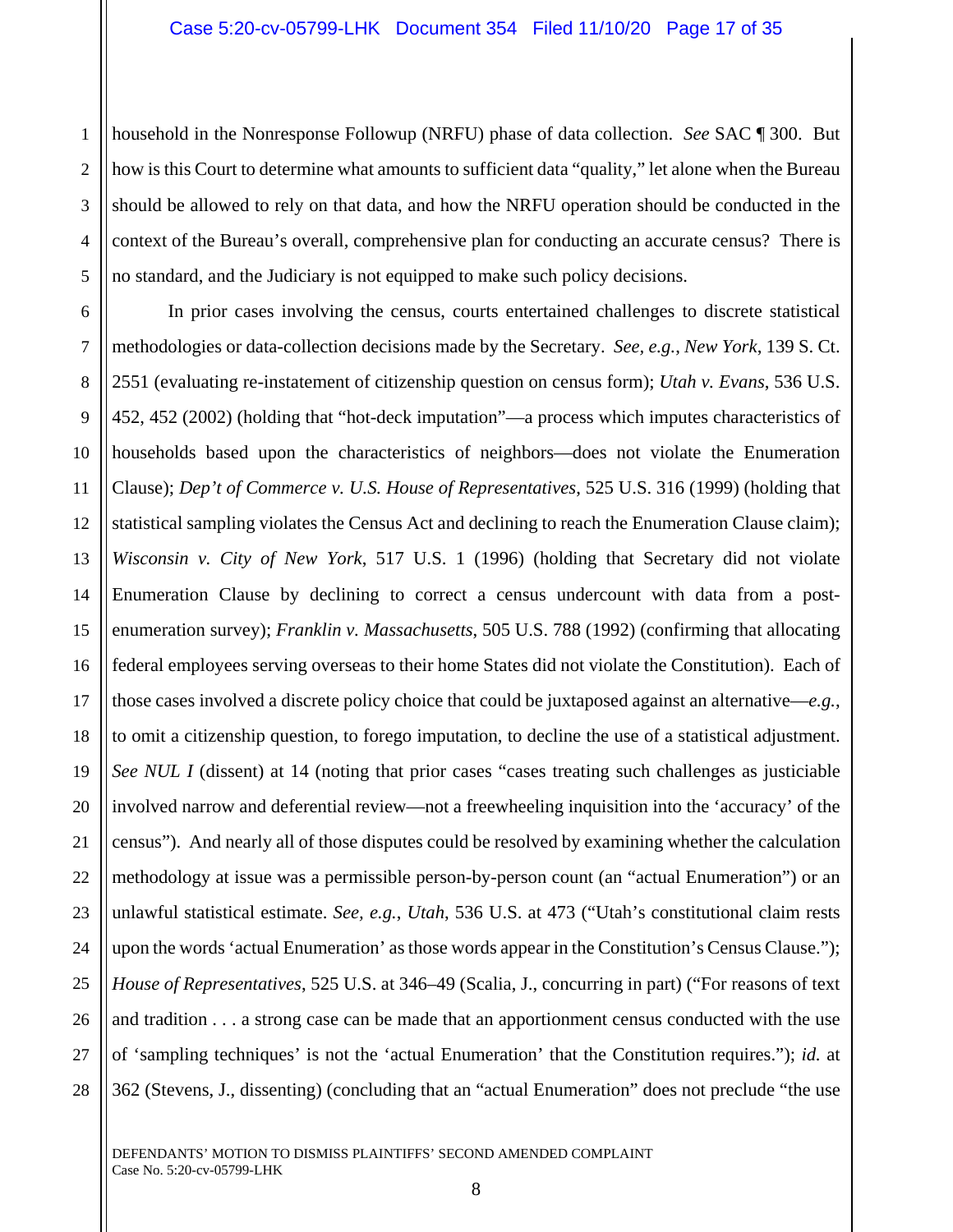1 2 3 4 5 of sampling procedures to supplement data obtained through more traditional census methods"); *Wisconsin*, 517 U.S. at 24 (examining the Secretary's decision that an "'actual Enumeration' would best be achieved without the [ ] statistical adjustment of the census"). Plaintiffs' challenges are not similarly limited to discrete statistical methodologies or data-collection decisions made by the Secretary.

6 7 8 9 10 11 12 13 Plaintiffs' challenge to the census's alleged inaccuracy would entail the Court reviewing the careful and complex balancing of numerous considerations such as cost, testing, training, effectiveness, timing, and informational need. But these tradeoffs are quintessentially "policy choices and value determinations constitutionally committed for resolution to the halls of Congress [and] the confines of the Executive Branch." *Japan Whaling*, 478 U.S. at 230. A litigant could *always* posit, as Plaintiffs do here, that some alleged deficiency can be cured with more time, staff, money, or by a better design. But such hypotheticals do not provide any vehicle by which a court (as opposed to Congress, or an agency to which Congress has delegated authority) can evaluate the myriad of policy choices and tradeoffs that Congress has made to establish a deadline and the Bureau has made in designing a census to meet that deadline. Nor does it illuminate any constitutional floor or standard which a Court could deem to be violated. *Cf. Tucker v. U.S. Dep't of Commerce*, 958 F.2d 1411, 1418 (7th Cir. 1992) (Plaintiffs seeking statistical adjustment "are asking [courts] to take sides in a dispute among statisticians, demographers, and census officials concerning the desirability of making a statistical adjustment to the census headcount"). As a result, there is no rule or standard that a Court could apply to determine when census operations are too limited, too curtailed, or otherwise deficient. Indeed, "you might as well turn [this case] over to a panel of statisticians and political scientists and let them make the decision, for all that a court could do to add to its rationality or fairness." *Id.* at 1417-18.

Plaintiffs seem to suggest that the Court may decide this case because the Enumeration Clause demands accuracy at all costs. But the Supreme Court has never embraced such a theory. Because no census is ever perfect—and every census can, presumably, be made better with more time or resources—any choice of how to deploy finite resources could be viewed as undermining the ineffable constitutional standard of accuracy Plaintiffs advance, just as setting *any* deadline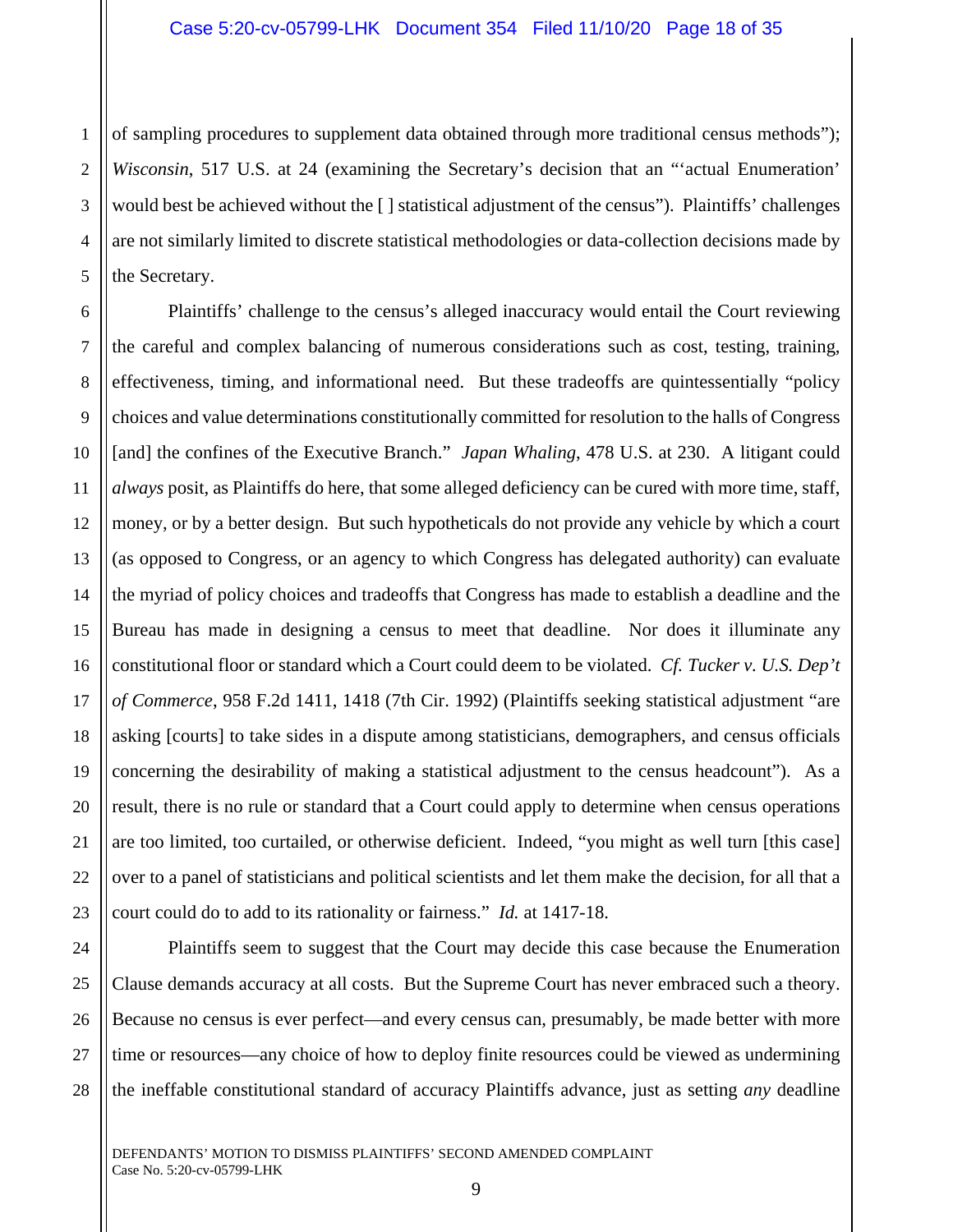1 2 3 4 5 6 7 could be deemed improper under Plaintiffs' erroneous view of the law. *See, e.g.*, *Wisconsin*, 517 U.S. at 6; *see also Karcher v. Daggett*, 462 U.S. 725, 732 (1983). Yet Congress has long delegated to the Bureau how to make resource allocation decisions, just as Congress has long set deadlines by which a census should be completed, and Defendants are unaware of any case finding those deadlines improper. The Court should "decline [Plaintiffs'] invitation to measure the constitutionality" of a census plan "by a standard that would seem to render every census since 1790 unconstitutional." *New York*, 139 S. Ct. at 2567.

8 9 10 11 12 13 14 Given the explicit textual commitment of the means of conducting the census to Congress and the lack of any discernible standards, this Court should not wade into the territory of evaluating the propriety of the Replan or its various components, or of measuring the Replan against some unknowable minimum of constitutional "accuracy" which Plaintiffs allege to exist. "Determining what level of accuracy is sufficient is simply not something that the judicial branch is equipped to do." *NUL I* (dissent) at 16. Plaintiffs' claims present issues barred by the political question doctrine, and their Second Amended Complaint should be dismissed.

15

16

17

18

19

20

21

22

23

24

25

26

27

28

#### **II. PLAINTIFFS LACK STANDING**

 Even if disputes about the timing of census operations were theoretically justiciable, Plaintiffs would still not be entitled to any remedy here, because they have failed to establish standing. The "irreducible constitutional minimum" of standing under Article III has three elements: (1) a concrete and particularized injury-in-fact, either actual or imminent; (2) a causal connection between the injury and defendants' challenged conduct, such that the injury is "fairly . . . trace[able] to the challenged action of the defendant"; and (3) a likelihood that the injury suffered will be redressed by a favorable decision. *Lujan v. Defs. of Wildlife*, 504 U.S. 555, 560- 61 (1992). Plaintiffs bear the burden of establishing each of these elements, *id.*, and the Court "may review evidence beyond the complaint" to determine whether Plaintiffs have carried that burden. *Safe Air for Everyone v. Meyer*, 373 F.3d 1035, 1039 (9th Cir. 2004). The standing inquiry is "'especially rigorous when reaching the merits of the dispute would force [the court] to decide whether an action taken by one of the other two branches of the Federal Government was unconstitutional.'" *Clapper v. Amnesty Int'l USA*, 568 U.S. 398, 408 (2013) (quoting *Raines v.*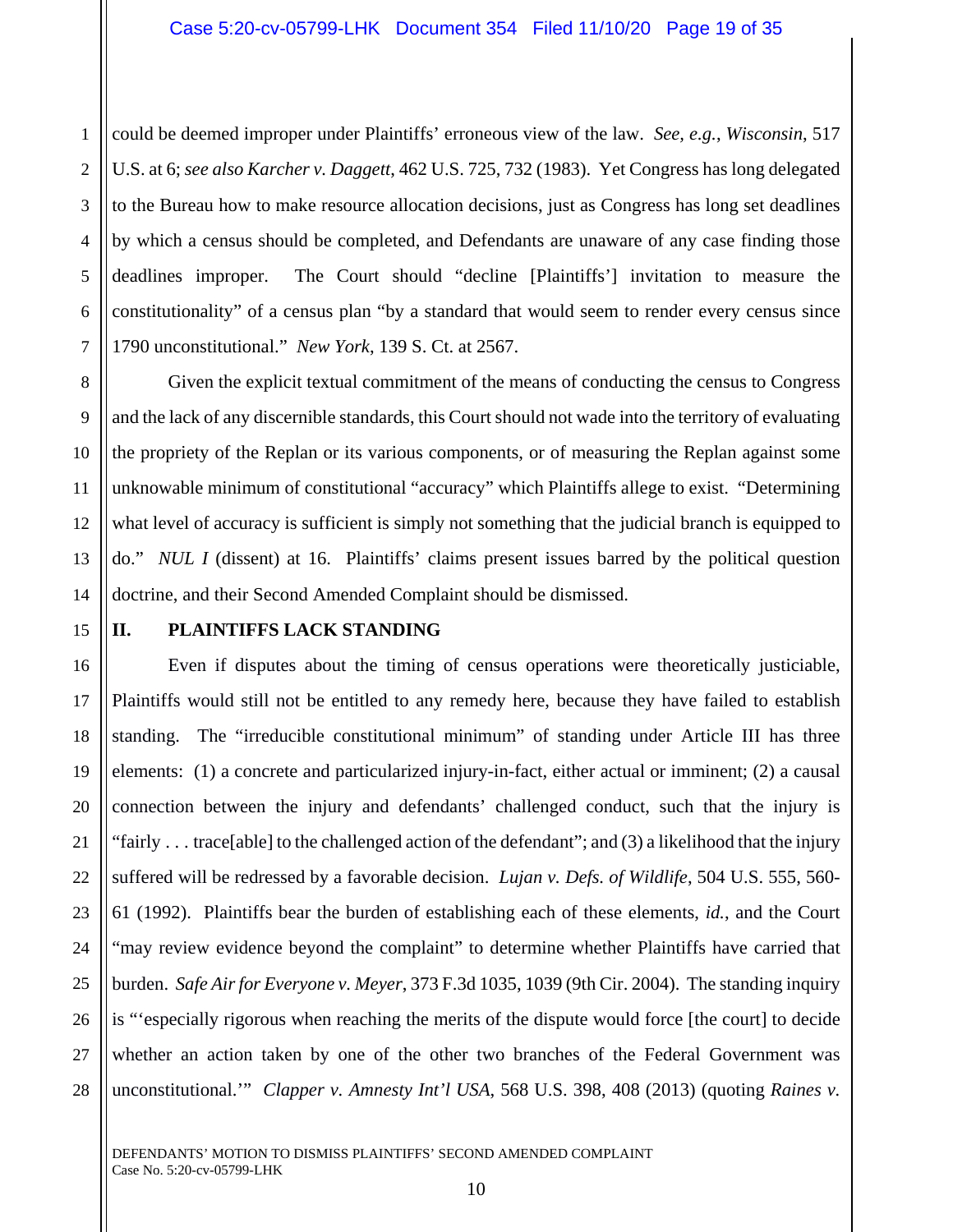1 2 *Byrd*, 521 U.S. 811, 819-20 (1997)). Faced with that heavy burden, Plaintiffs in their Second Amended Complaint fail to meet any of the required elements.

3

#### **A. Plaintiffs' Alleged Injuries are Not Redressable by a Court Order**

4 5 6 7 8 9 10 11 12 13 14 15 Plaintiffs must establish redressability by demonstrating "that some personal benefit will result from a remedy *that the court is prepared to give*." 13A Charles Alan Wright et al., *Federal Practice & Procedure* § 3531.6 (3d ed. Apr. 2018 update) (emphasis added). That is, a plaintiff must show that "the court has the power to right or to prevent the claimed injury." *Gonzalez v. Gorsuch*, 688 F.2d 1263, 1267 (9th Cir. 1982) (Kennedy, J.). Where a plaintiff requests prospective relief in the form of an injunction, the plaintiff must show that "prospective relief will remove the harm" and the plaintiff "personally would benefit in a tangible way from the court's intervention." *Warth v. Seldin,* 422 U.S. 490, 505, 508 (1975). If the court cannot order relief that would remedy the plaintiff's alleged injury, redressability—and thus Article III standing—are lacking. *See McConnell v. FEC*, 540 U.S. 93, 229 (2003) (no redressability because court "has no power to adjudicate a challenge to the [allegedly unconstitutional] FECA limits in this litigation"), *overruled on other grounds by Citizens United v. FEC*, 558 U.S. 310 (2010).

Plaintiffs here have not mounted a challenge to either 13 U.S.C. § 141 or 2 U.S.C. § 2a, the statutory deadlines Congress has established governing completion of the census and the apportionment of Representatives. *See generally* SAC ¶¶ 460-90. And wisely so. The "virtually unlimited discretion" that the Constitution vests in Congress to "conduct[] the decennial" census, *Wisconsin*, 517 U.S. at 19, includes the power to set deadlines for bringing that project to a close. Indeed, setting such a deadline is part and parcel of establishing the "Manner" of conducting the census, which the Constitution grants Congress the power to "direct." U.S. Const. art. I, § 2, cl. 3. Yet the relief Plaintiffs seek—violation of those deadlines by court-ordered reinstatement of the COVID-19 Plan, *see* SAC ¶¶ 487-88—is not redress the Court can provide, as the Supreme Court's decision in this case makes clear.

26 27 28 Granting relief that compels the Bureau to miss Congress's deadline "would be an affront to our tradition of legislative supremacy and constitutionally separated powers." *Id.*; *see also Biodiversity Legal Found. v. Badgley*, 309 F.3d 1166, 1177 n.11 (9th Cir. 2002). It would be an

16

17

18

19

20

21

22

23

24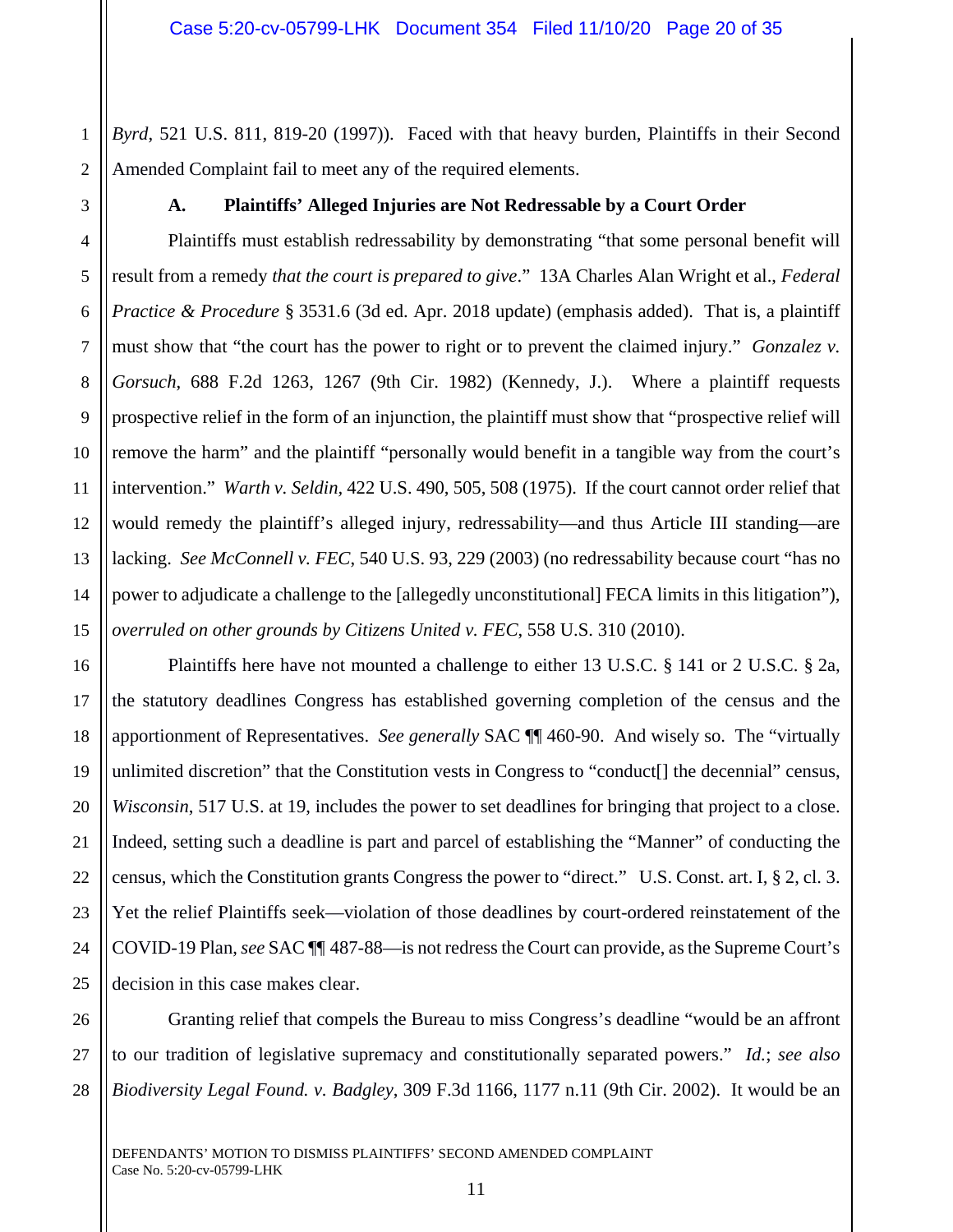"unprecedented expansion of the judicial power" to grant Plaintiffs' requested relief, because "a district court has no authority to order an Executive agency to disobey a Congressional statute." *NUL I* (dissent) at 17-18. Indeed, there have been three occasions where a district court has ordered the Census Bureau to disregard Congress's statutory deadline, and all three of those decisions were stayed by the Supreme Court.

It happened in this case, when the Supreme Court stayed this Court's preliminary injunction, and thereby rejected the notion that Congress's deadlines can be overridden by judicial fiat. Moreover, the Ninth Circuit, reviewing this Court's order enjoining the Bureau from meeting its obligation under 13 U.S.C. § 141(b), recognized that "[s]erious separation of powers concerns arise when a court seeks to override a congressional directive to an Executive Branch agency." *NUL II* at 20-21. And it happened twice before. In *Carey v. Klutznick*, 637 F.2d 834, 837-38 (2d Cir. 1980), the Second Circuit affirmed a district court order—later made permanent—that required the Census Bureau to take actions "to compensate for [a] disproportionate undercount" and declared § 141(b)'s December 31 deadline "directory and not mandatory." 508 F. Supp. 420, 433 (S.D.N.Y. 1980). Within days, the Supreme Court reinstated the statutory deadline. Just as it did in this case, the Supreme Court stayed the district court's order that precluded the Bureau "from certifying to the President the population totals for New York and the state-by-state census tabulations, on December 31, 1980, as mandated by 13 U.S.C. § 141(b)." *Klutznick v. Carey*, 449 U.S. 1068, 1068 (1980). In *Klutznick v. Young*, No. A-533 (Dec. 24, 1980), the Supreme Court did the same, rejecting the district court's conclusion that the statute could be disregarded in light of competing considerations. These decisions illustrate that the deadlines Congress has established to govern completion of the census and transmission of the results to Congress cannot be overridden by a judicial remedy.

For all their criticism of the Replan, Plaintiffs have never once offered an alternative proposal for how the Bureau should conduct a better census while also complying with its statutory obligations. They offered no such plan at the outset of the case, and they offer none now. That failure alone forecloses standing. *See Nat'l Law Ctr. on Homelessness & Poverty v. Kantor*, 91 F.3d 178, 183 (D.C. Cir. 1996) (alleged enumeration injury not redressable where plaintiffs "do

1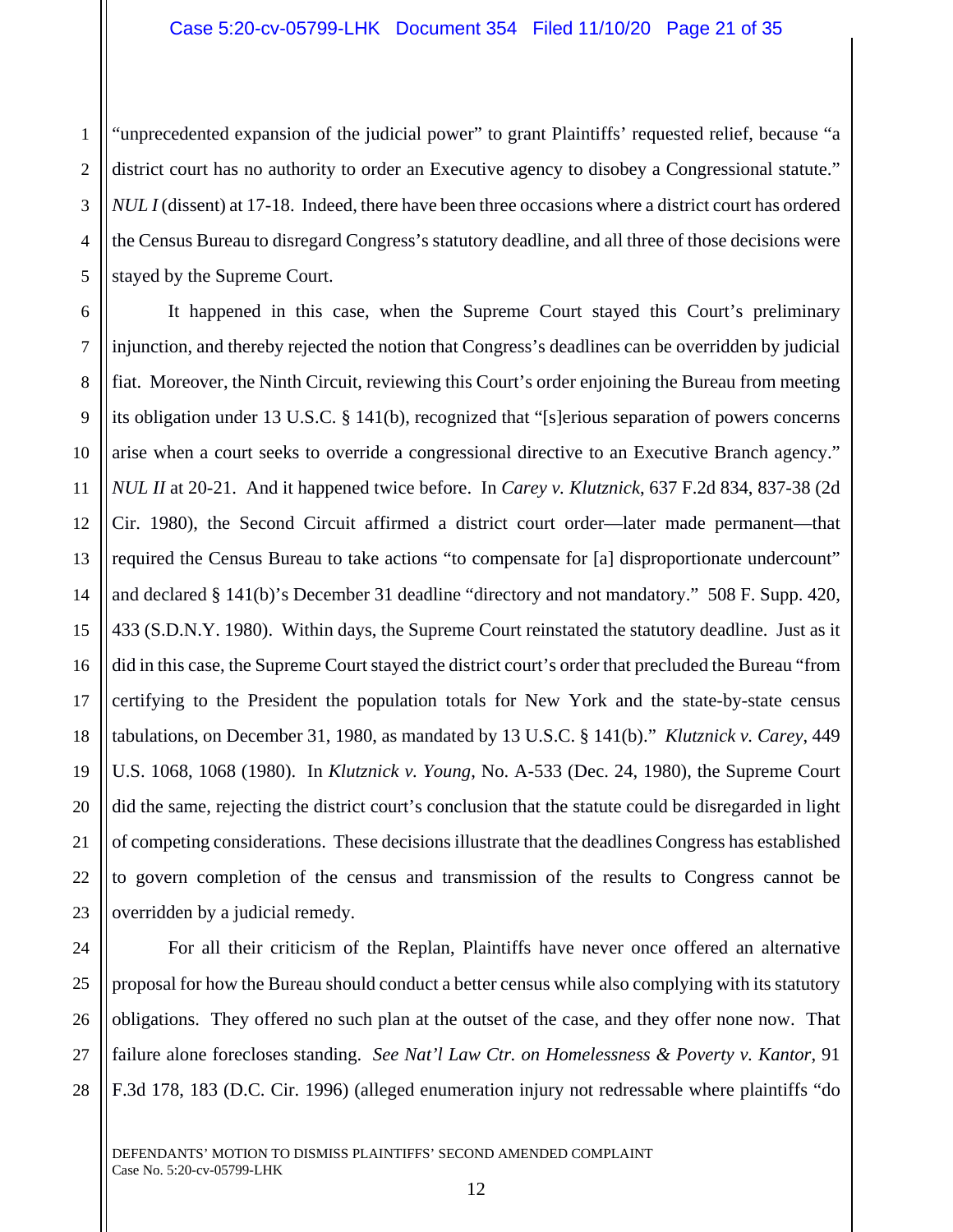1 2 3 4 5 6 7 8 not even ask that  $\iint$  alternative methodologies ... be employed in a recount" and the court has no basis to find "that a commission of as-yet unnamed persons, using as-yet unidentified methodologies, will devise a better [] count that will redound to appellants' benefit"). Rather than grapple with Congress's deadlines, Plaintiffs pretend that those obligations simply do not exist, urging instead that the Bureau flout Congress's requirements and "[t]ak[e] the modest additional time necessary to ensure an accurate census." SAC ¶ 326. As the Ninth Circuit and Supreme Court recognized when they stayed this Court's invalidation of the deadline, what Plaintiffs seek is not an option.

9

10

11

12

13

14

15

16

17

18

19

20

21

#### **B. Plaintiffs' Alleged Injuries are Not Traceable to Defendants' Actions**

For similar reasons, Plaintiffs fail to establish the requisite "causal connection between" their alleged injury and the Replan they challenge. *Defs. of Wildlife*, 504 U.S. at 560. To establish such a connection, Plaintiffs must show more than that their populations may be undercounted under the plan the Bureau has developed. They must establish that their populations will be "improperly undercounted by [a particular] methodology *as compared to a feasible, alternative methodology*," *Kantor*, 91 F.3d at 183 (emphasis in original)—and further, that the difference resulting from the two methodologies would be sufficiently large to produce some kind of harm, *id.* at 185-86. *See also Franklin*, 505 U.S. at 802 (plurality) (challengers to the allocation of overseas employees among states had "neither alleged nor shown . . . that [they] would have had an additional Representative if the allocation had been done using some other source of 'more accurate' data" and accordingly did not have standing "to challenge the accuracy of the data used in making that allocation"). Plaintiffs have not done so.

22 23 24 25 26 27 28 As noted above, while Plaintiffs surmise that the census will result in an undercount of people in their communities, they have identified *no* other feasible method by which the Government could meet the deadlines of 13 U.S.C. § 141 and 2 U.S.C. § 2a—much less one that can produce a supposedly more-accurate result. Absent such an alternative, Plaintiffs cannot meaningfully contend that any alleged undercount of their communities is, in fact, caused by the Bureau's plan, rather than by some independent factor, such as the COVID-19 pandemic, the statutory deadlines, or both.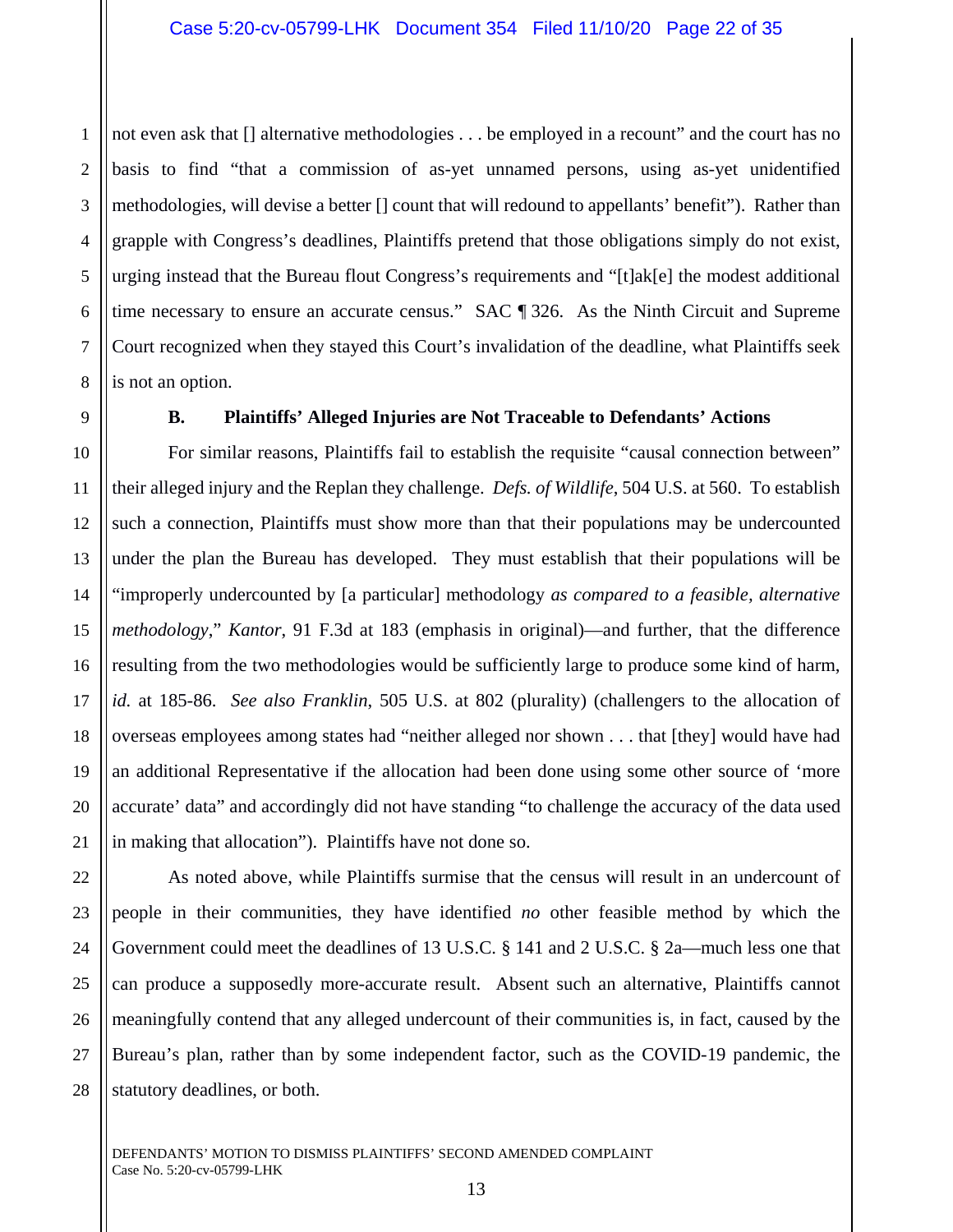1 2 3 4 5 6 7 8 9 10 11 In fact, all of Plaintiffs' efforts to extol an alternative plan that *disregards* the statutory deadlines only emphasize that their alleged injuries derive, first and foremost, from *Congress's*  decision not to modify the timetable, rather than from the Bureau's adoption of the Replan. That is fatal to their standing. *See Simon v. E. Ky. Welfare Rights Org*., 426 U.S. 26, 41-42 (1976) (Federal courts have jurisdiction only if the plaintiff's injury "fairly can be traced to the challenged [conduct] of the defendant, and [does] not ... result[] from the independent action of some third party not before the court."). So long as the applicable deadlines remain unchanged, the Bureau cannot lawfully reinstate the COVID-19 Plan—which contemplates completing the census well after those deadlines will have come and gone—as Plaintiffs request. *See* SAC ¶¶ 487-88. Since the congressional timetable is the source of their alleged injuries, Plaintiffs cannot establishing standing and cannot seek redress against the Bureau for choosing to follow the law.

12

13

14

15

16

17

18

19

20

21

#### **C. Plaintiffs' Injuries are Too Speculative to Confer Standing**

Separate from redressability and causation, Article III also requires that Plaintiffs establish "injury in fact" by showing that they "ha[ve] sustained or [are] immediately in danger of sustaining a direct injury" as a result of the challenged action. *Spokeo, Inc. v. Robins*, 136 S. Ct. 1540, 1552 (2016). The injury must be "concrete and particularized," *Defs. of Wildlife*, 504 U.S. at 560, and not "merely 'conjectural' or 'hypothetical' or otherwise speculative." *Summers v. Earth Island Inst.*, 555 U.S. 488, 505 (2009). An alleged future injury must be "*certainly impending*" and cannot rely on a "highly attenuated chain of possibilities"; '"[a]llegations of *possible* future injury' are not sufficient." *Clapper*, 568 U.S. at 409, 410 (quoting *Whitmore v. Arkansas*, 495 U.S. 149, 158 (1990)).

22 23 24 25 26 27 28 To establish injury-in-fact here, Plaintiffs must show not only an inaccurate count in the census, but an inaccuracy that affects them disproportionally—that is, a differential undercount that harms them. The number of congressional seats for each geographical area is affected not only by that area's *own* total population, but also by the population of *every other* area in the country. *See* 2 U.S.C. § 2a(a); https://www.census.gov/topics/public-sector/congressionalapportionment/about/computing.html; *U.S. Dep't of Commerce v. Montana*, 503 U.S. 442, 461 (1992). Likewise, the allocation of federal funds, which Plaintiffs allege they stand to lose, *see*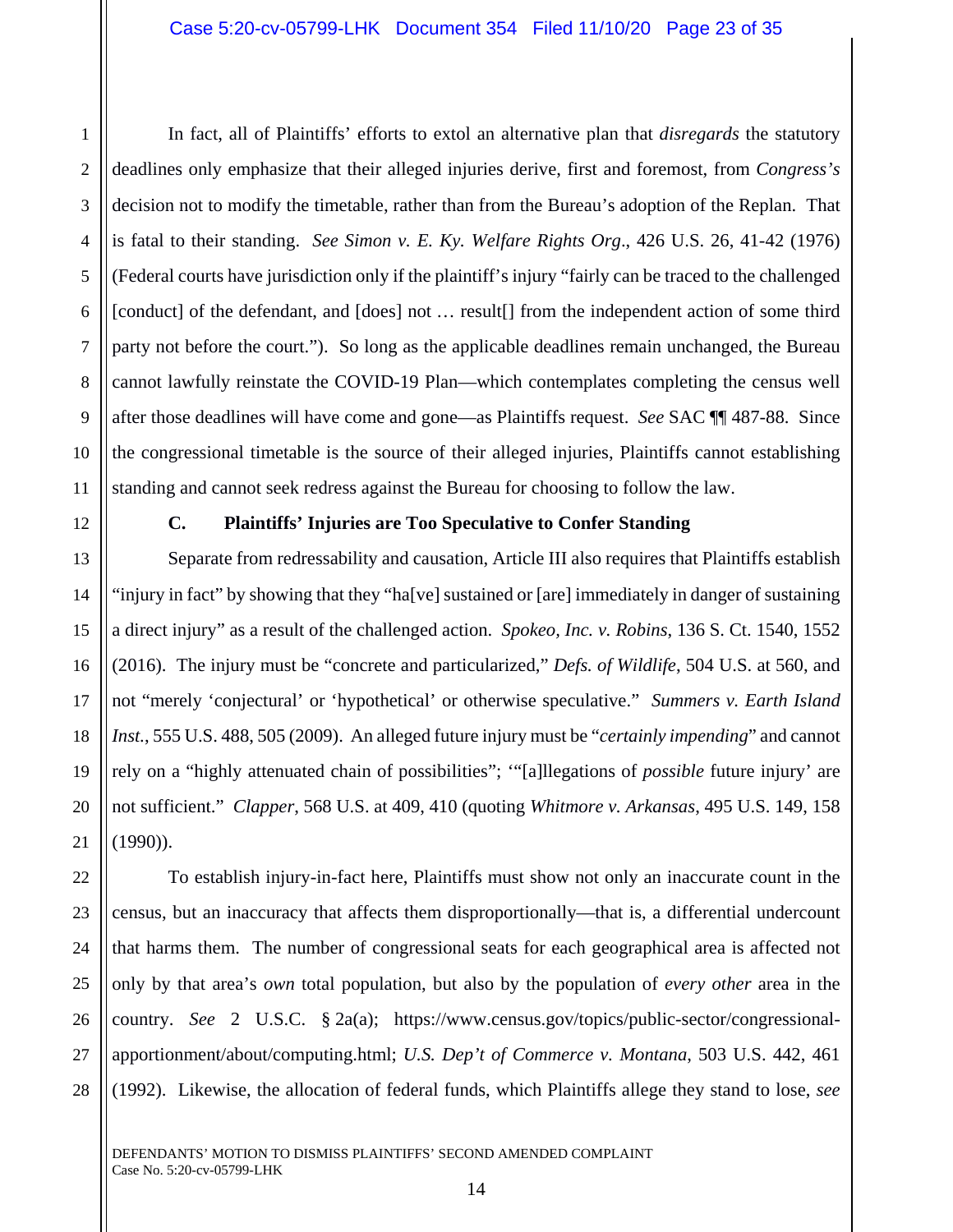1 2 3 4 SAC ¶¶ 430-41, is not directly proportional to population; instead, it is a function of multiple factors, often including the populations of *other* geographic areas. *See, e.g.*, 42 U.S.C. § 1396d(b) (Medicaid formula measuring a State's per capita income against the national average per capita income); 49 U.S.C. § 5305(d)(1) (apportioning public transit funds to States based on the population of urbanized areas in each State compared to the total population of urbanized areas in all States). An undercount may thus be immaterial if it is replicated elsewhere or does not exceed a certain threshold. *See, e.g.*, *Kantor*, 91 F.3d at 183. So to have standing, Plaintiffs must plausibly allege that any undercount will be so severe and disproportionate that it will cause them to lose legislative seats or funding. *Id.* at 185 (no standing because court could not determine "what effect any methodology for counting the homeless would have on the federal funding of any particular appellant," since "if a more accurate count would have enlarged some communities' shares, it likely would have reduced the shares of other communities"); *Ridge v. Verity*, 715 F. Supp. 1308, 1318 (W.D. Pa. 1989) (no standing because "none of the plaintiffs in this case can show which states would gain and which would lose representation in Congress"); *Fed'n for Am. Immigration Reform v. Klutznick*, 486 F. Supp. 564, 570 (D.D.C. 1980) (no standing because "none of the plaintiffs are able to allege that the weight of his or her vote in the next decade will be affected" since plaintiffs "can do no more than speculate as to which states might gain and which might lose representation," which depends on "the interplay of all the other population factors which affect apportionment"); *see also Sharrow v. Brown*, 447 F.2d 94, 97 (2d Cir. 1971) (no standing to challenge apportionment method because plaintiff "would have to show, at least approximately, the apportionment his interpretation . . . would yield, not only for New York but *for every other State as well*" (emphasis added)). Plaintiffs fail to satisfy this requisite showing of injury-in-fact.

Whereas Plaintiffs originally predicated their claims of harm on a theory that the Replan would not allow sufficient time to complete the count at all, in their SAC Plaintiffs have now shifted to speculating that the actual *completed* enumeration was somehow insufficiently accurate. In particular, Plaintiffs concede, as they must, that the Bureau has reached completion rates of greater than 99% in every State and in the District of Columbia. SAC ¶ 34. Indeed, the Bureau has reached in all but one State a completion rate of 99.9%, resulting in one of the highest overall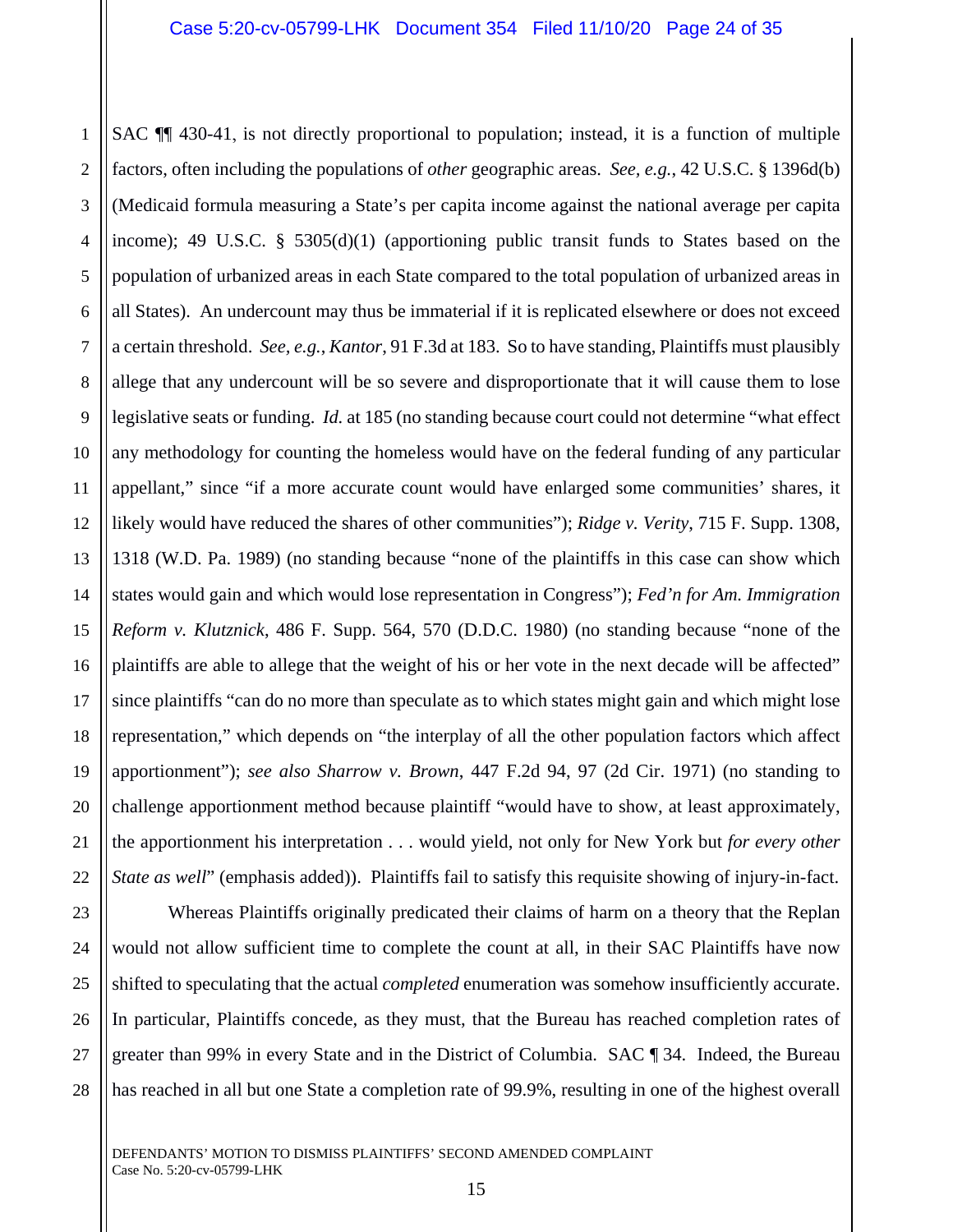national address resolution rates in history of 99.98%. *See* Total Response Rates by State, https://2020census.gov/en/responserates/nrfu.html. However, Plaintiffs assert that these "completion metrics are inflated" and "misleading" and "riddled with potential problems." SAC ¶¶ 34, 35, 39. For these allegations, Plaintiffs appear to rely principally on submissions from enumerators which Defendants have already rebutted under oath. SAC ¶ 39; *see* ECF Nos. 127- 1, 133-1, 219-1, 234-1, 244-1, 260-1, 266-1, 278-1, 283-1. Plaintiffs also advance a theory that the Bureau has utilized an "artificially low" denominator in calculating its completion rate. SAC ¶ 35. These allegations are facially insufficient.

Any claim of harm from inaccurate completion metrics is, by Plaintiffs' admission, "depend[ent] on the location of the additional housing units artificially excluded," and only "might" lower the completion rate in certain regions below 99%. *Id.* Besides an apparent conflation of completion rate with accuracy of the count, this type of speculative allegation cannot confer standing because it does not establish a *differential* undercount, let alone one that affects Plaintiffs. The same goes for Plaintiffs' critique of an October 21 media call held by the Bureau, SAC ¶ 36—nowhere do Plaintiffs explain how the data referenced on that call relates to a differential undercount. Finally, Plaintiffs' efforts to "read[] between the lines" to "triangulat[e]" standing based on perceived comparative differences in the use of proxies and administrative records, *see* SAC ¶ 37, also fall short. Again, Plaintiffs do not plausibly allege anything about the relative "accuracy" of these methods, where they were used, or whether that use would create a *differential* undercount necessary for standing. In any event Defendants have explained under oath the extent to which they relied on particular methods during the NRFU process. *See* Fourth Declaration of Albert E. Fontenot, Jr., ECF No. 323-1. The Bureau even explicitly stated that it "has no indication at this point that the data it has collected in the NRFU operation is of inferior quality to prior censuses." *Id.* ¶ 11.

Plaintiffs' allegations thus leave the Court with nothing to evaluate but guesswork, even were the Court to venture into the inchoate task of assessing the "accuracy" of the 2020 Census before it has been completed. And even if Plaintiffs plausibly alleged disproportionate inaccuracy, the Court would further have to guess whether and how those inaccuracies could affect Plaintiffs.

1

2

3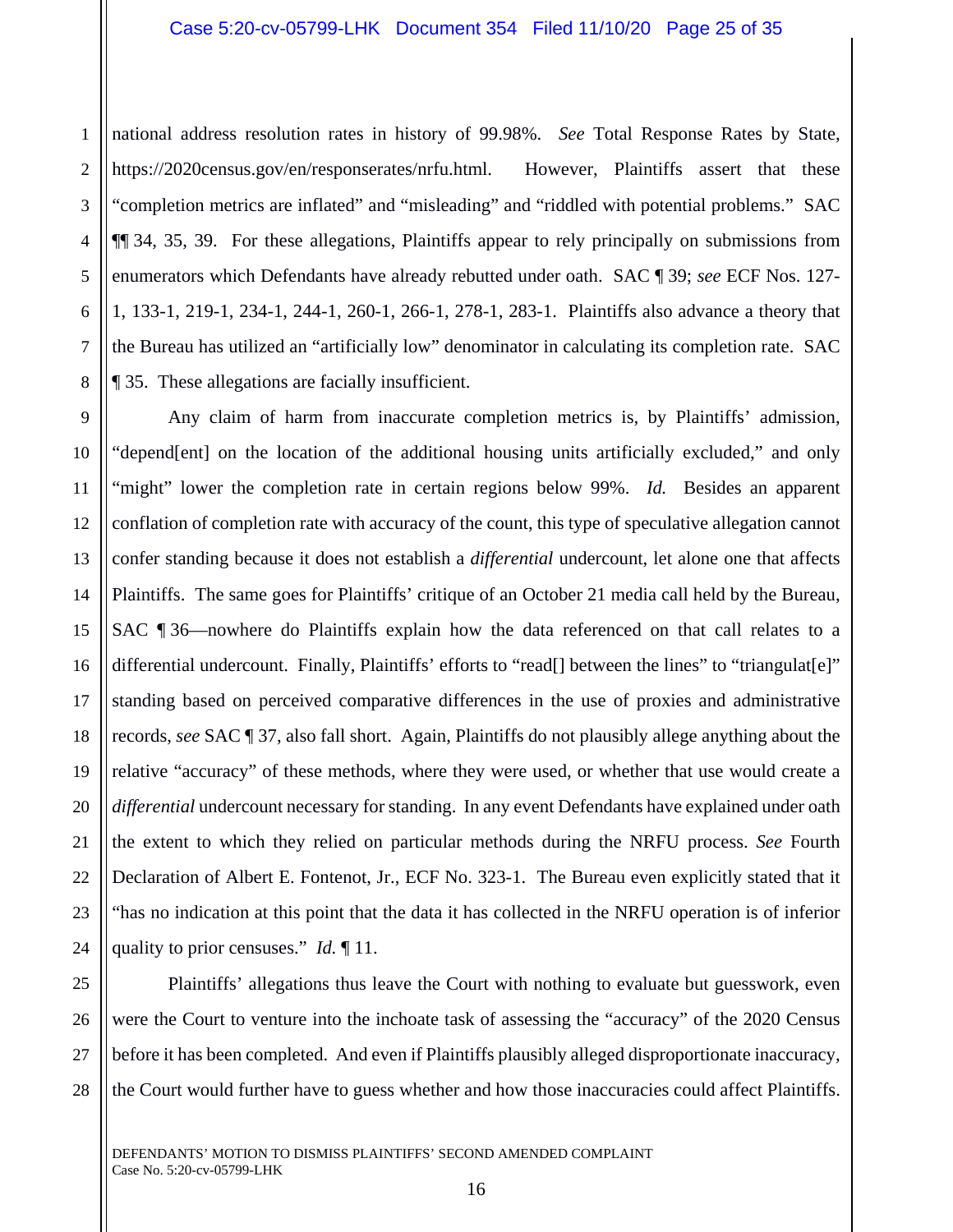1 2 3 Such guesswork does not support jurisdiction. *See Clapper*, 568 U.S. at 414 n.5 (no Article III standing exists if a plaintiff's theory of injury rests on an "attenuated chain of inferences necessary to find harm").

To be sure, Plaintiffs contend that the possibility of *any* inaccuracy or undercount in the census is injurious because it (1) decreases the quality of data they use for various purposes, and (2) leads them to expend additional resources in an attempt to mitigate the undercounting. SAC ¶¶ 449-59. But Plaintiffs "cannot manufacture standing merely by inflicting harm on themselves based on their fears of hypothetical future harm that is not certainly impending." *Clapper*, 568 U.S. at 416. As discussed above, whether any inaccuracies will appear in the final census data, and whether those inaccuracies will have any effect on Plaintiffs, are purely speculative. And in any event, Plaintiffs' preference for using census data for other non-statutory purposes is not a basis for showing harm. Indeed, on that basis, any entity that uses census data for any purpose would have standing to bring suits challenging every detail of census operations that could conceivably affect accuracy. *See, e.g.*, *Wisconsin*, 517 U.S. at 6 (noting that "[d]espite consistent efforts to improve the quality of the count, errors persist" and that "no census is recognized as having been wholly successful in achieving" accuracy); *Karcher v. Daggett*, 462 U.S. 725, 732 (1983) (recognizing that "census data are not perfect," and that "population counts for particular localities are outdated long before they are completed"); *Gaffney v. Cummings*, 412 U.S. 735, 745 (1973) (census data "are inherently less than absolutely accurate"); *NAACP v. Bureau of the Census*, 945 F.3d 183, 186 (4th Cir. 2019) ("[I]it is widely acknowledged that each decennial Census inevitably results in an 'undercount' of the American public.").

22

23

24

25

26

27

28

4

5

6

7

8

9

10

11

12

13

14

15

16

17

18

19

20

21

#### **III. PLAINTIFFS' CLAIMS, EVEN IF JUSTICIABLE, ARE NOT RIPE**

In addition to their standing defects, Plaintiffs' claims are not ripe for adjudication before the 2020 Census has been completed and its results reported. Put simply, Plaintiffs cannot assail the supposed inaccuracy of a count that has not yet been fully completed, let alone one that has yet to be processed through the apportionment formula for determining congressional representation. Only *after* the 2020 Census is complete, the apportionment results confirmed and transmitted to Congress, will it conceivably be possible to evaluate Plaintiffs' claims of harm from the alleged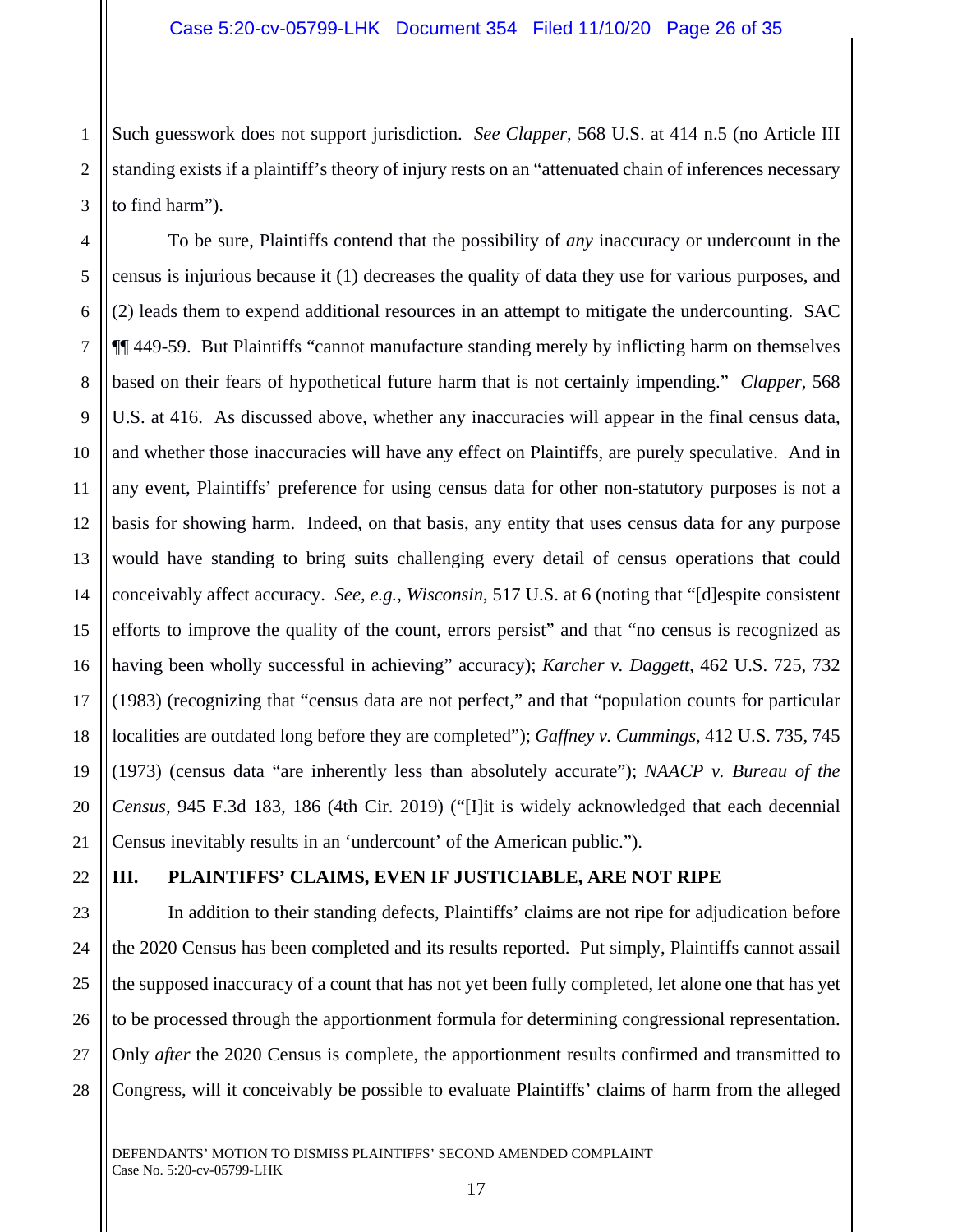1 2 3 deficiencies of the Replan. For certain of Plaintiffs' claims of harm—for example those related to alleged overall inaccuracy, *see* SAC ¶¶ 449-53—even more detailed data of the type that accompanies the redistricting data sent to States would be required.

"Article III of the Constitution empowers [courts] to adjudicate only 'live cases or controversies,' not 'to issue advisory opinions [or] to declare rights in hypothetical cases.'" *Clark v. City of Seattle*, 899 F.3d 802, 808 (9th Cir. 2018) (quoting *Thomas v. Anchorage Equal Rts. Comm'n*, 220 F.3d 1134, 1138 (9th Cir. 2000)). The ripeness doctrine is thus "designed to 'prevent the courts, through avoidance of premature adjudication, from entangling themselves in abstract disagreements.'" *Id.* Ripeness includes both a constitutional and a prudential component. The constitutional component of ripeness "is often treated under the rubric of standing because ripeness coincides squarely with standing's injury in fact prong." *Id.* (citation omitted). Thus, for the same reasons that Plaintiffs have not sufficiently alleged injury-in-fact—because their assertion of a "disproportionate[] undercount," SAC ¶ 423, is inherently speculative—their claims fail to satisfy constitutional ripeness requirements.

Even were the Court to disagree, however, Plaintiffs would nonetheless fail to meet the "two overarching considerations" governing prudential ripeness: "the fitness of the issues for judicial decision and the hardship to the parties of withholding court consideration." *Skyline Wesleyan Church v. Cal. Dep't of Managed Health Care*, 968 F.3d 738, 751 (9th Cir. 2020) (quotation omitted). Evaluating Plaintiffs' claims of inaccuracy and disproportionate undercount at this juncture is not an inquiry fit for judicial decision because the existence or extent of any purported undercount—let alone whether it is differential or disproportionate—is unknowable until, at the earliest, apportionment data have been finalized and published. The Court presently lacks any basis to determine whether the ongoing process of completing the census is somehow "inaccurate," and that task, if it is justiciable at all, would be substantially aided by an understanding of how the 2020 Census ultimately affects apportionment (as well as any federal funding formulas that depend on the final results of the census).

Moreover, there is no conceivable hardship to Plaintiffs from withholding consideration of their claims until such developments have occurred. First, transmission of apportionment data is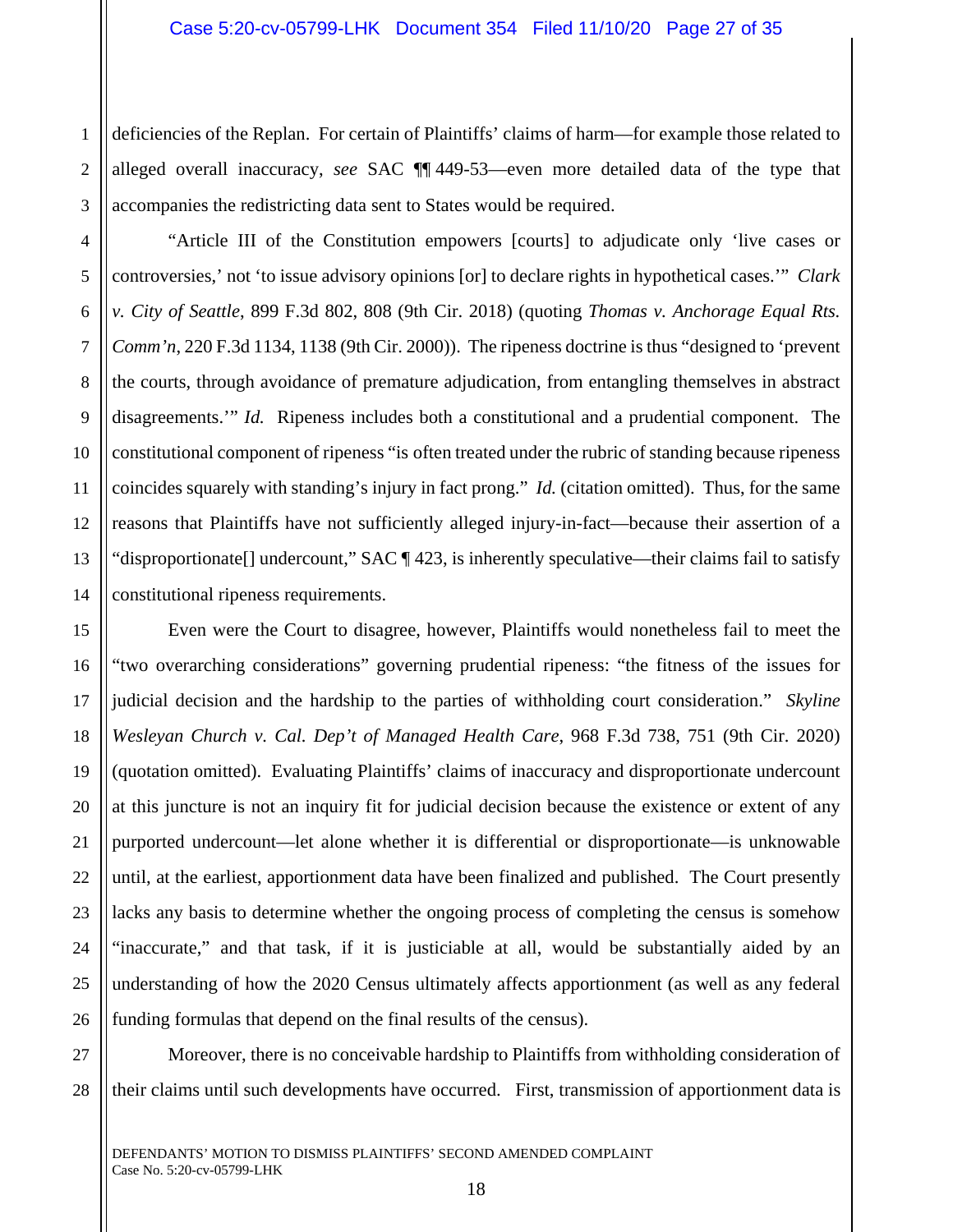1 2 3 4 5 6 7 8 9 10 11 12 scheduled to occur in approximately two months (with redistricting data sent to the States approximately three months after that). Second, even if the Court were to identify some flaw in the Bureau's completion of the census, it could presumably provide relief after the fact by, for example, ordering some appropriate measure of corrective data processing. The Ninth Circuit assumed as much when it reinstated the statutory deadline for completing the census: "If the Bureau meets the December 31 date by using procedures that violate any accuracy requirement embedded in the Enumeration Clause, or proceeds in an arbitrary and capricious manner, *existing data can be reprocessed more easily than data collection can be restarted*." *NUL II* at 20 (emphasis added). And the Supreme Court has repeatedly decided census cases in the same posture, explaining that post-apportionment remedies are available. *See, e.g.*, *Utah*, 536 U.S. at 463 ("Victory [for Utah] would mean a declaration leading, or an injunction requiring, the Secretary to substitute a new 'report' for the old one.").

13 14 15 16 18 While Plaintiffs attack the alleged inaccuracy of the 2020 Census, their claims necessarily rest on speculation about what the actual results of the census will be. But those results are not yet known, and any potential injury that could ensue from those results will not be known, at the earliest, until the final apportionment figures are reported to Congress by the President. Accordingly, even if they could clear the other justiciability hurdles, Plaintiffs' claims are not yet ripe for adjudication, and this Court should refrain from deciding them.

#### 19

17

20

21

22

23

24

25

26

27

#### **IV. JURISDICTION IS LACKING OVER PLAINTIFFS' APA CLAIMS**

Even assuming Plaintiffs could overcome the political question doctrine and the lack of Article III standing and ripeness, their APA claims should nonetheless be dismissed. To start, Plaintiffs have launched a wholesale programmatic attack on the Census Bureau's plans to complete the 2020 Census, which fails both the discreteness and finality requirements for judicial review under the APA. And there is furthermore no standard in the Census Act by which the Court could determine, for example, whether the timetables and operational components the Bureau chose when developing the Replan, as opposed to some other timetables or operational choices, are contrary to law.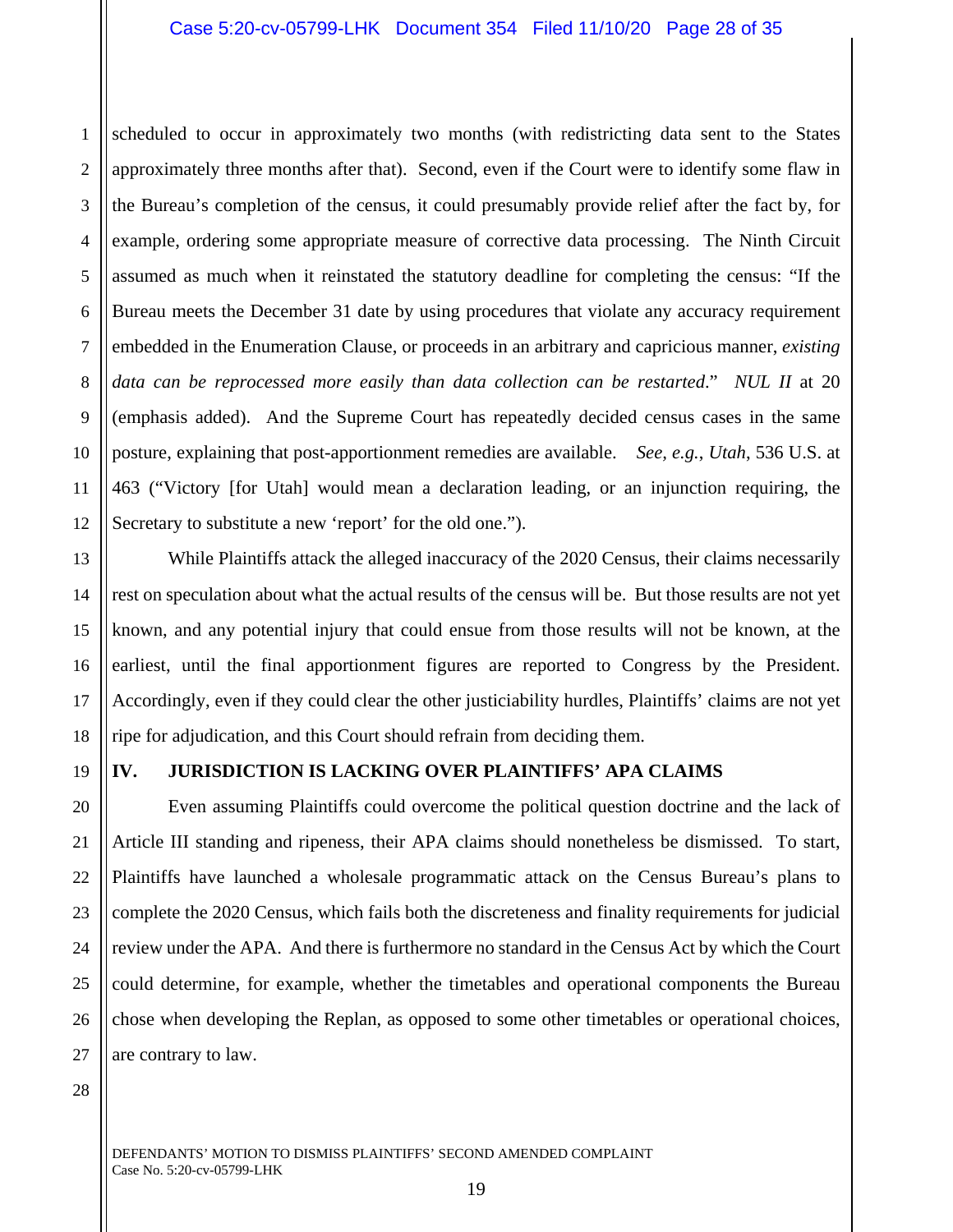1 2 3

4

5

6

7

8

9

10

11

12

14

15

16

17

18

19

20

21

22

23

24

25

#### **A. The Replan is Not Final Agency Action and Therefore Is Not Reviewable.**

"To maintain a cause of action under the APA, a plaintiff must challenge 'agency action' that is 'final.'" *Wild Fish Conservancy v. Jewell*, 730 F.3d 791, 800 (9th Cir. 2013) (citing *Norton v. S. Utah Wilderness All.* ("*SUWA*"), 542 U.S. 55, 61-62 (2004)). Congress defined "agency action" to include "the whole or a part of an agency rule, order, license, sanction, relief, or the equivalent or denial thereof, or failure to act." 5 U.S.C. § 551(13). And "final" agency action within the meaning of § 704 of the APA, requires that two conditions be met: "First, the action must mark the 'consummation' of the agency's decision–making process—it must not be of a merely tentative or interlocutory nature. And second, the action must be one by which 'rights or obligations have been determined,' or from which 'legal consequences will flow.'" *Bennett v. Spear*, 520 U.S. 154, 177-78 (1997) (citations omitted). The Replan is neither "agency action" nor, of necessity, "final agency action," and Plaintiffs' APA claims therefore fail at the outset.

13

*1. The Replan is not "agency action" under the APA.* 

The Supreme Court has held that, to satisfy the "agency action" requirement, 5 U.S.C. § 551(13), the matter at issue must be a "circumscribed, discrete agency action[]" that exhibits a "characteristic of discreteness." *SUWA*, 542 U.S. at 62-63. This statutory limitation, the Court explained, "precludes [a] broad programmatic attack" on an agency's operations. *Id.* at 64. Thus, the APA does not permit a plaintiff to attack an agency program "consisting principally of . . . many individual actions" simply by characterizing it as "agency action" under the APA. *Lujan v. Nat'l Wildlife Fed'n*, 497 U.S. 871, 893 (1990). A plaintiff seeking improvement or changes to an agency program must seek it in "the halls of Congress, where programmatic improvements are normally made," rather than by "court decree." *Id.* at 891; *see also San Luis Unit Food Producers v. United States*, 709 F.3d 798, 808 (9th Cir. 2013) (holding that "a broad, programmatic challenge to [an agency's] operation and management of [a statutory obligation] . . . [is] not cognizable under the APA").

26 27 28 That Plaintiffs have leveled an improper, programmatic attack on the Bureau's efforts to conduct the 2020 Census could not be more obvious. As this Court now knows, the conduct of the census is a dynamic, ever-changing process comprised of numerous decisions. The APA does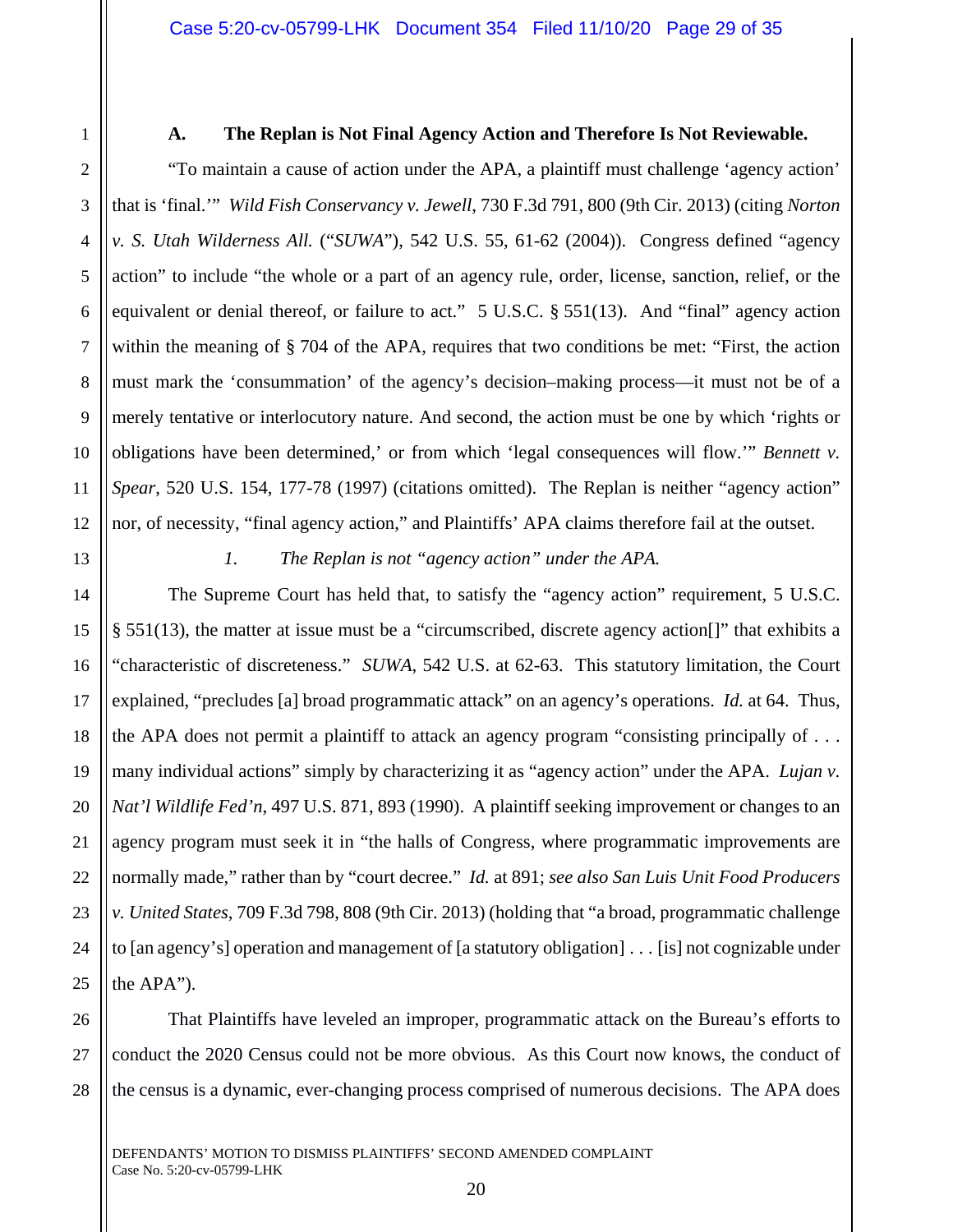2 3 4 5 6 7 8 not permit Plaintiffs to have this Court dictate, according to Plaintiffs' preferences, how the Bureau carries out and completes the census, *see* SAC ¶ 488 (demanding that Court enjoin Defendants from "unlawfully interfering with the COVID-19 Plan"). That the Supreme Court stayed the previous issuance of such relief—necessarily concluding that Plaintiffs were not likely to succeed on the merits of their APA claims—suggests its unavailability as a matter of law. Moreover, like similar attempts to wrest operational control of the census away from the Bureau, Plaintiffs' requested emergency relief would undoubtedly entail "a sweeping overhaul to the [Replan], which exceeds the scope of reviewable 'agency action.'" *NAACP*, 399 F. Supp. 3d at 422 (D. Md.), *aff'd in part, rev'd in part on other grounds and remanded*, 945 F.3d 183 (4th Cir. 2019)

The Fourth Circuit recently rejected a strikingly similar challenge to the Census Bureau's operational plan for the 2020 Census because the challenged actions were not "'circumscribed' and 'discrete.'" *NAACP*, 945 F.3d at 190. The operational plans that the plaintiffs there sought to set aside were, the court concluded, not cognizable discrete agency actions because "the various 'design choices' being challenged expressly are tied to one another." *Id.* at 191. "'Setting aside' one or more of these 'choices' necessarily would impact the efficacy of the others, and inevitably would lead to court involvement in 'hands-on' management of the Census Bureau's operations." *Id.* (citing *SUWA*, 542 U.S. at 66-67). That outcome, the court concluded, "is precisely the result that the 'discreteness' requirement of the APA is deigned to avoid." *Id.* (rejecting the "broad, sweeping nature of the allegations that the plaintiffs have elected to assert under the APA").

Precisely the same conclusion is warranted here. As prior proceedings in this case amply demonstrate, entertaining Plaintiffs' challenge to the Replan would embroil the Court not only in difficult—indeed, unanswerable—questions concerning what operational and scheduling measures the law purportedly requires, but also in monitoring of the Bureau's efforts going forward. *See Indep. Mining Co. v. Babbitt*, 105 F.3d 502, 506 (9th Cir. 1997) (denying relief "which would require reaching into an agency of the executive branch and dictating the details of its internal operations" (quotation omitted)). And Plaintiffs can point to no discrete requirements to conduct field operations or data processing for a certain duration, to maintain staffing at certain levels, or to rely to some specified degree on a certain number of in-person follow-up visits rather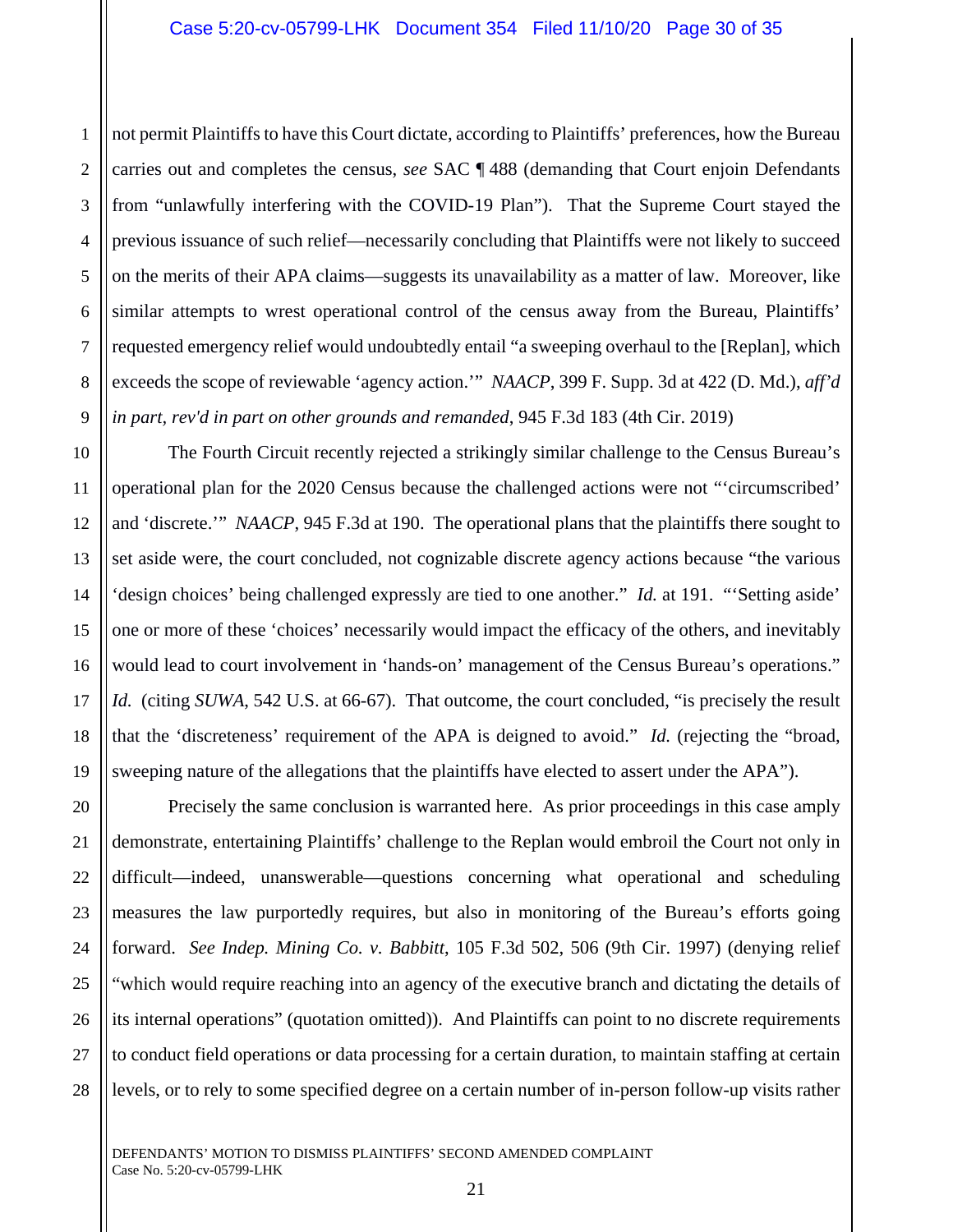than administrative records, proxies, or imputation—let alone any requirement to do all of these things. *NAACP*, 399 F. Supp. 3d at 423 (challenged actions by Census Bureau neither "discrete in character" not "required by law" and therefore not proper subjects of APA relief).

1

2

3

4

5

6

7

8

9

10

11

12

#### *2. The Replan is not "final agency action" subject to judicial review*

Even if all the various facets of the Replan could be considered an "agency action," it is not "final" agency action that is subject to judicial review under § 704. In *Franklin*, the Supreme Court held that the Secretary's transmission of a final census report to the President under 13 U.S.C. § 141—a report compiled after the execution of the overall census operational plan—is *itself* not final agency action. 505 U.S. at 797 ("[T]he 'decennial census' still presents a moving target, even after the Secretary reports to the President."). Given this holding, it would make no sense to find the Bureau's antecedent operations judicially reviewable, when those operations are still being implemented and will only lead to a report that is itself non-final.

13 14 15 16 17 18 19 20 21 22 23 Similarly, the Replan does not affect legal rights and obligations. The Replan does not affect any legal right because a respondent has no individualized legal "right" to any particular timetable to respond to the census questionnaire, and Plaintiffs identify none. And insofar as Plaintiffs would resort to a more inchoate "right" to be counted, the Bureau will account for nonresponding households through imputations, administrative records, or other methods, just as it would have done under the COVID-19 Plan. *See Confederacion de la Raza Unida v. Brown*, 345 F. Supp. 909, 910 (N.D. Cal. 1972) ("Plaintiffs do not contend, and correctly so, that they have an absolute right to be counted [in the census]."); *Nat'l Law Ctr. on Homelessness & Poverty v. Brown*, CIV. A. 92-2257-LFO, 1994 WL 521334, at \*8 (D.D.C. Sept. 15, 1994) ("The Constitution does not provide individuals with a right to be counted . . . ."). In any event, the data collection phase of the 2020 Census has already concluded.

24 25 26 27 28 In sum, the Replan sets protocols for the Census Bureau's own internal operations, and does not require anyone to do, or not do, anything. *See Wild Fish Conservancy*, 730 F.3d at 801 ("day-to-day operations that merely implement operational plans" are not final); *Or. Nat. Desert Ass'n v. U.S. Forest Serv.*, 465 F.3d 977, 987 (9th Cir. 2006) (action can be final if it "has the status of law or comparable legal force, and whether immediate compliance with its terms is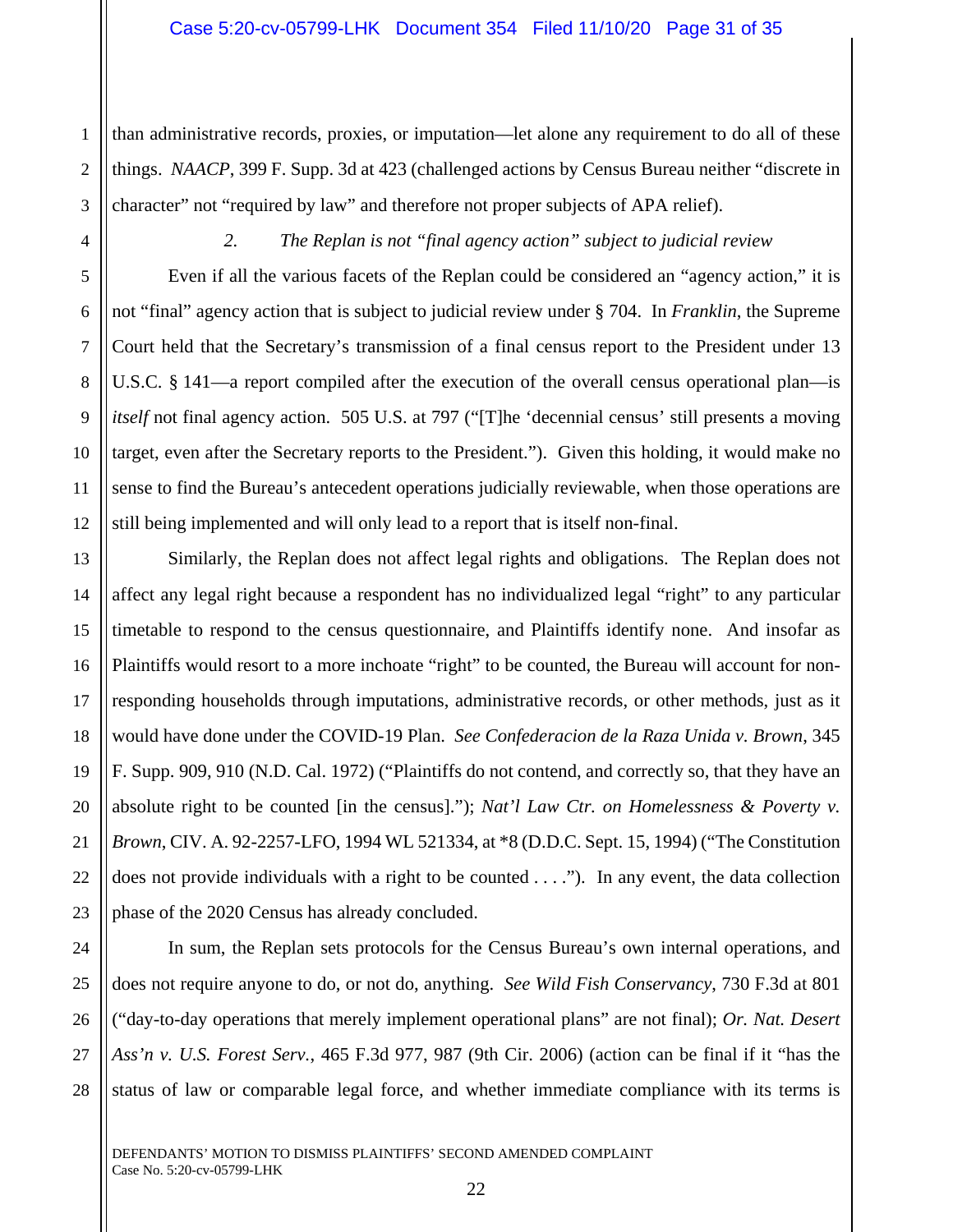1 2 expected"). Because final agency action is lacking, the Court lacks jurisdiction over Plaintiffs' APA claims.

#### **B. The Bureau's Choices Regarding How to Meet Its Statutory Obligations to Complete the Census are Committed to Agency Discretion, and are Therefore Unreviewable**

6 8 9 10 12 13 Even assuming a plaintiff has challenged final agency action, APA review is nonetheless unavailable when "agency action is committed to agency discretion by law."  $5 \text{ U.S.C.}$   $\frac{1}{2} \frac{701(a)(2)}{2}$ . "An agency action is 'committed to [its] discretion by law' where a 'statute is drawn so that a court would have no meaningful standard against which to judge the agency's exercise of discretion' *i.e.*, where it is 'drawn in such broad terms that in a given case there is no law to apply.'" *Pac. Nw. Generating Co-op. v. Bonneville Power Admin.*, 596 F.3d 1065, 1075 n.7 (9th Cir. 2010) (quoting *Heckler v. Chaney*, 470 U.S. 821, 830 (1985)). This bar against judicial review applies, moreover, even when "the agency gives a 'reviewable' reason for otherwise unreviewable action." *ICC v. Bhd. of Locomotive Eng'rs*, 482 U.S. 270, 283 (1987).

14 15 16 17 18 19 20 21 22 23 24 25 26 27 28 In the Census Act, Congress directed the Secretary to "take a decennial census of population  $\ldots$  in such form and content as he may determine," 13 U.S.C. § 141(a), thereby providing the Secretary, and in turn the Census Bureau, with abundant discretion in how to carry out the census. As the Supreme Court has put it, "Congress has delegated its broad authority over the census to the Secretary," which entails Congress's "virtually unlimited discretion in conducting the decennial 'actual Enumeration.'" *Wisconsin*, 517 U.S. at 19 (quoting U.S. Const., art. I, § 2, cl. 3). Wholly absent from the Census Act or any other statute is a "meaningful standard' against which this Court could assess the legality of the multiple discretionary planning choices by the Census Bureau that Plaintiffs challenge here. Neither the Census Act nor any of the Census Bureau's or Commerce Department's regulations has anything to say about timetables for field operations, the details of non-response follow-up procedures, data processing requirements, staffing levels, budgetary implications or staff training requirements—and Plaintiffs tellingly fail to cite any such provision. It is difficult to imagine a statute that could more easily meet the test of being "'drawn in such broad terms that . . . there is no law to apply.'" *Citizens to Preserve Overton Park, Inc. v. Volpe*, 401 U.S. 402, 410 (1971); *cf. NUL I* (dissent) at 10 ("[T]he 'accuracy'

3

4

5

7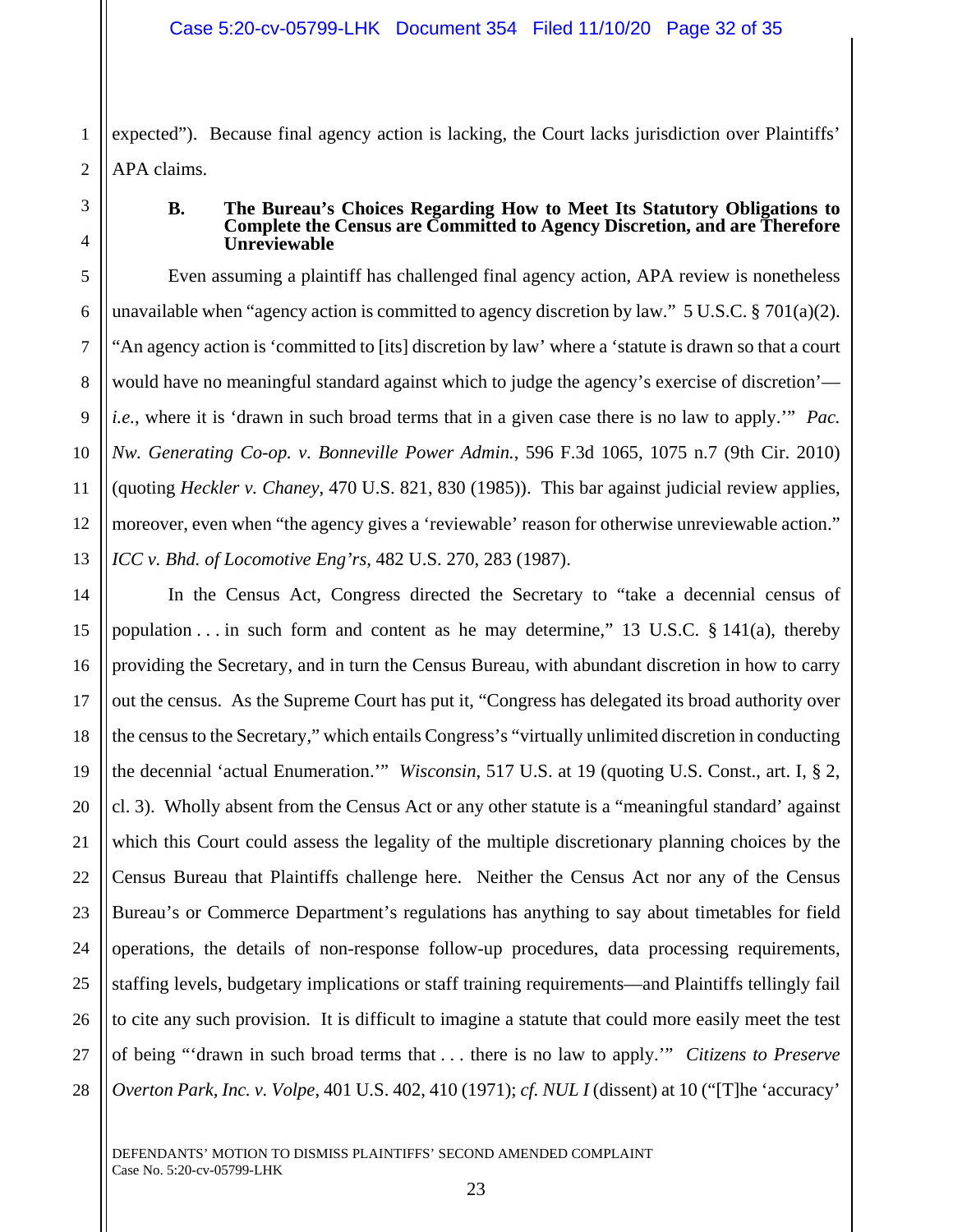2 requirement is a general duty arising from the Census Act, not a specific statutory or constitutional mandate.").

3 4 5 6 7 8 9 10 11 12 13 14 15 16 17 18 19 20 21 Courts considering challenges to the broad operations of census-taking agree. As the Seventh Circuit explained, "[i]t might be different if the apportionment clause, the census statutes, or the Administrative Procedure Act contained guidelines for an accurate decennial census[.] . . . There is nothing of that sort, and the inference is that these enactments do not create justiciable rights." *Tucker*, 958 F.2d at 1417. In fact, the court addressed Plaintiffs' design-of-the-census allegations, explaining that the census statutes simply "specify a timetable, and a procedure for translating fractional into whole seats" but "they say nothing about *how to conduct a census* or what to do about undercounts." *Id.* (emphasis added); *see id.* at 1419 (Ripple, J., concurring) (stating that the census decision at issue was "committed to agency discretion"). True, the Supreme Court in *New York* held the decision to add a citizenship question was *not* committed to agency discretion. 139 S. Ct. at 2568-69. But there, the Court relied on specific statutory provisions that spoke, for example, to limitations on the Secretary's power "to collect information through direct inquiries when administrative records are available." *Id.* at 2568 (citing 13 U.S.C. § 6(c)). Here, by contrast, Plaintiffs do not rely on this provision or any other that meaningfully constrains or dictates to the Census Bureau how it should conduct the operations, timing, staffing, or sequencing of census data collection, or the processing of data—except, that is, the deadlines to deliver the final census report to the President by December 31, and, in turn, the apportionment data to Congress in early January. Plaintiffs ask, in effect, for the Court to require the Bureau to ignore those deadlines, and there is no meaningful standard by which to review that request.

22 23 24 25 26 27 28 Even district courts that (improperly) found census-related issues reviewable under the APA—like the accuracy of the final census count—have recognized that the mechanics of actually conducting the census are committed to agency discretion. *See City of Willacoochee v. Baldrige*, 556 F. Supp. 551, 555 (S.D. Ga. 1983) (noting that the accuracy of the count is not committed to agency discretion, but that "the grant of discretion in 13 U.S.C. § 141(a) appears to encompass the methods used by the defendants to compile the census"); C*ity of Phila. v. Klutznick,* 503 F. Supp. 663, 678 (E.D. Pa. 1980) (dismissing a claim that the Census Bureau failed to hire skilled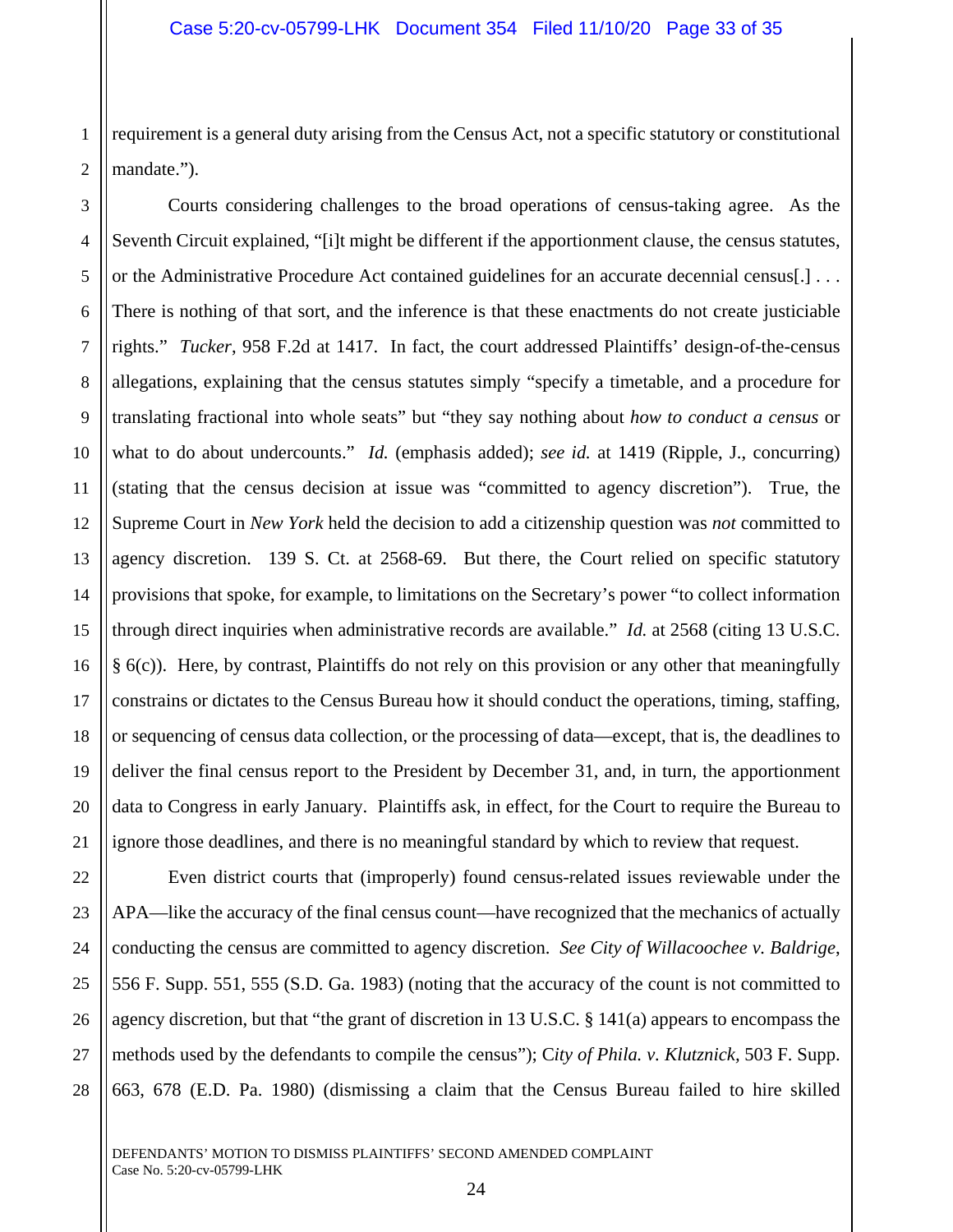1 2 enumerators as committed to agency discretion because "[r]eview of this allegation would involve the  $[c]$  ourt in second-guessing the managerial decisions of the Bureau").<sup>3</sup>

3 4 5 6 7 8 9 10 The Court should follow these cases and hold that Plaintiffs' APA claims are unreviewable because they are committed to agency discretion by law. As the district court in *NAACP* pointed out last year in a challenge to the Bureau's original Operational Plan, there has never been a lawsuit that "has resulted in the sweeping relief" of a judicially-enforceable directive to conduct the census in a particular manner, which "speaks volumes about the authority (not to mention ability) of courts to second-guess the Secretary's planning of the decennial census as it is taking place, or the standards under which they might attempt to do so." *NAACP v. Bureau of the Census*, 382 F. Supp. 3d 349, 373 (D. Md. 2019).

#### **CONCLUSION**

For these reasons, the Court should dismiss Plaintiffs' Second Amended Complaint.

DATED: November 10, 2020 Respectfully submitted,

11

12

13

14

15

16

17

18

19

20

21

22

23

JEFFREY B. CLARK Acting Assistant Attorney General

JOHN V. COGHLAN Deputy Assistant Attorney General

AUGUST E. FLENTJE Special Counsel to the Assistant Attorney General

ALEXANDER K. HAAS Branch Director

24 25 26 27 28 ÷ <sup>3</sup> Although other courts have concluded that the APA permits judicial review of certain census-related actions, none of those decisions involved the sweeping nature of Plaintiffs' request here—to dictate, through a judicial injunction, to the Census Bureau that it cannot exercise its discretion to plan and complete the 2020 Census. *See, e.g.*, *California v. Ross*, 362 F. Supp. 3d 727, 746 (N.D. Cal. 2018) (reviewing addition of citizenship question to 2020 census questionnaire); *State v. U.S. Dep't of Commerce*, 315 F. Supp. 3d 766, 796 (S.D.N.Y. 2018) (same); *Dist. of Columbia v. U.S. Dep't of Commerce*, 789 F. Supp. 1179, 1188 n.16 (D.D.C. 1992) (reviewing decision to count as in-state residents inmates held in a prison in a different state).